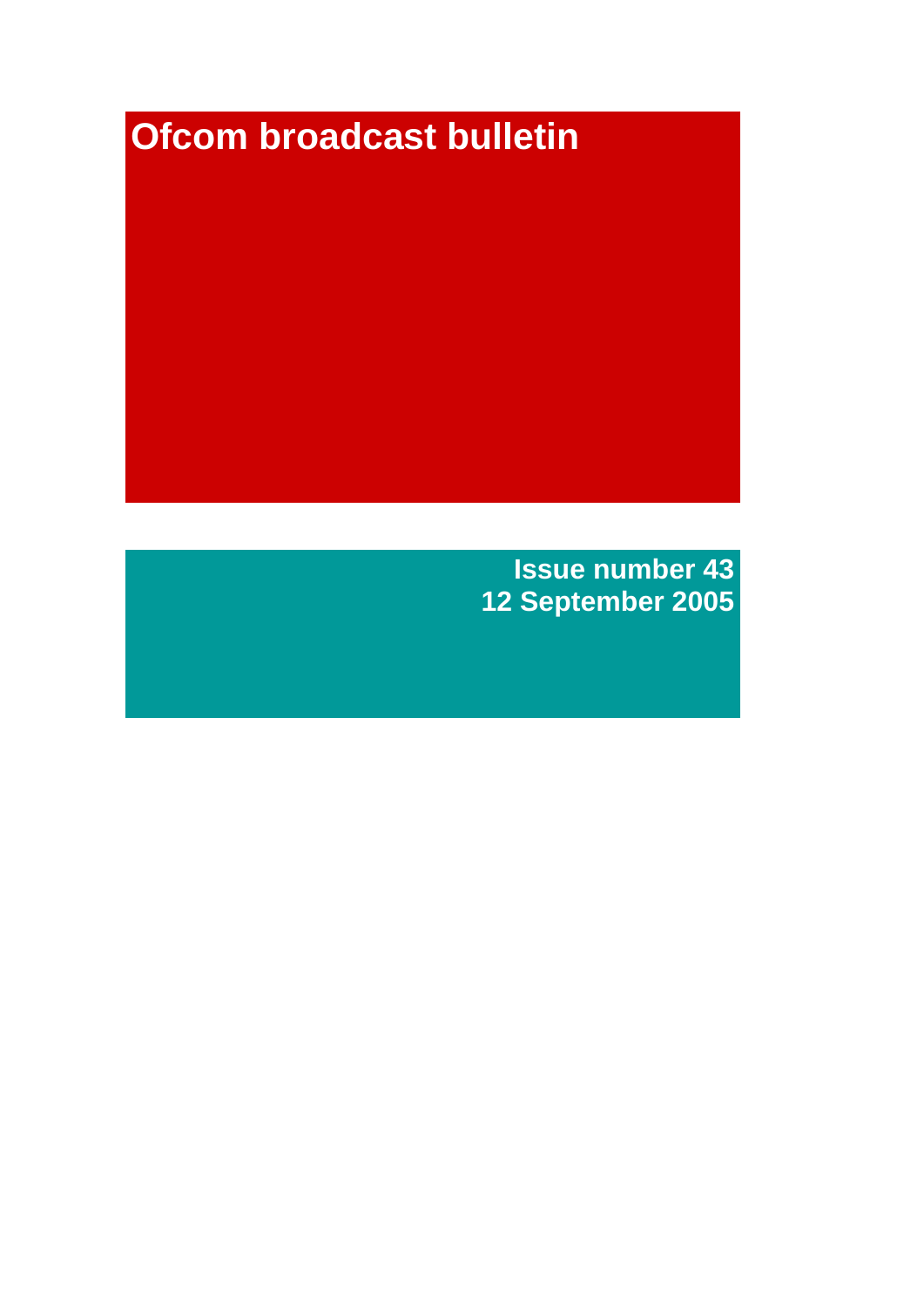Ofcom broadcast bulletin 43 12 September 2005

# **Contents**

| Introduction           | 3  |
|------------------------|----|
| <b>Standards cases</b> |    |
| In Breach              | 4  |
| Resolved               | 17 |
| Not in Breach          | 23 |

# **Fairness and Privacy cases**

| Upheld in Part | 25 |
|----------------|----|
|                |    |

| Other programmes not in breach/outside remit | 26 |
|----------------------------------------------|----|
|----------------------------------------------|----|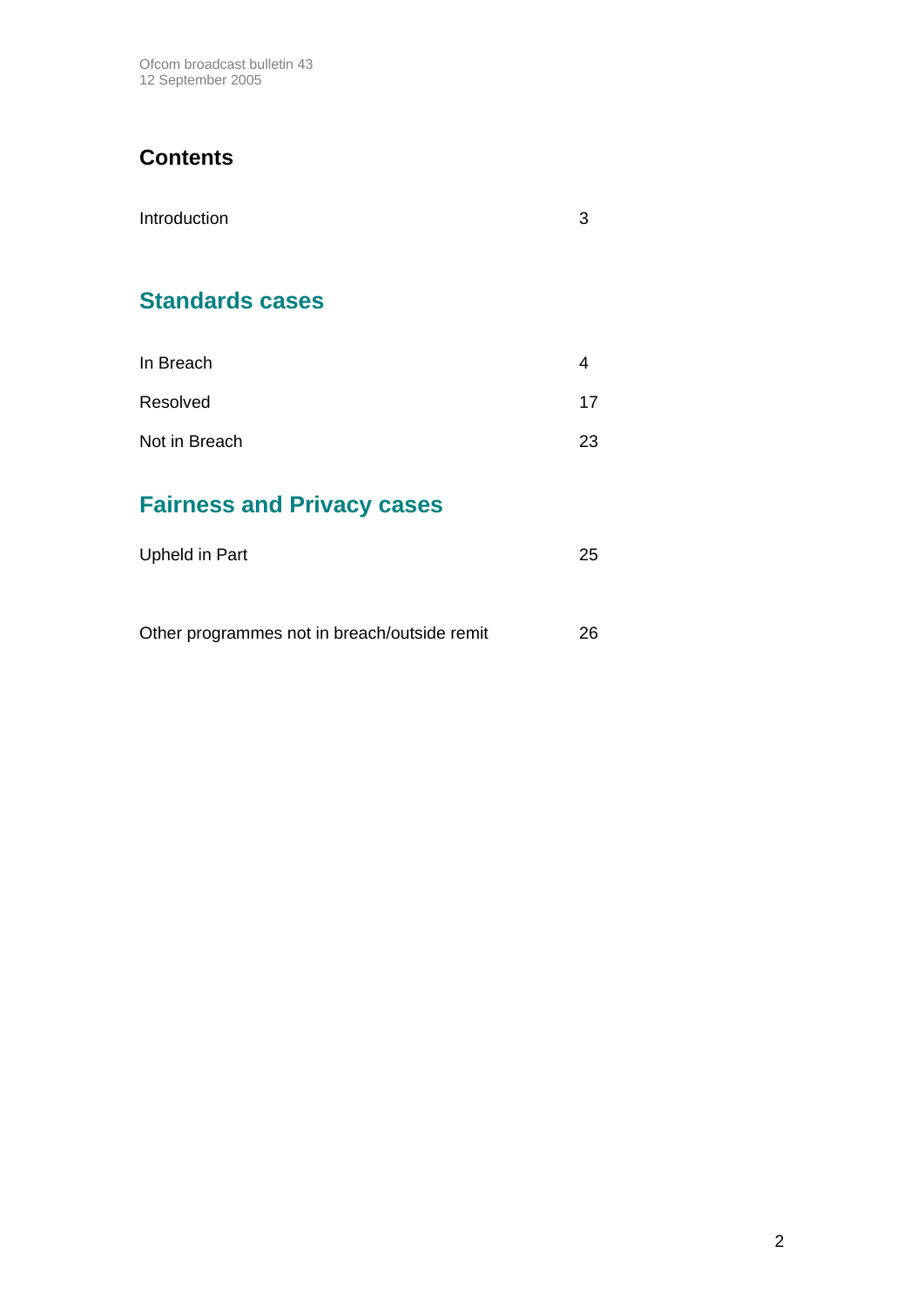## **Introduction**

Ofcom's Broadcasting Code took effect on 25 July 2005 (with the exception of Rule 10.17 which came into effect on 1 July 2005). This Code is used to assess the compliance of all programmes broadcast on or after 25 July 2005. The Broadcasting Code can be found at http://www.ofcom.org.uk/tv/ifi/codes/bcode/

The Rules on the Amount and Distribution of Advertising (RADA) apply to advertising issues within Ofcom's remit from 25 July 2005. The Rules can be found at http://www.ofcom.org.uk/tv/ifi/codes/advertising/#content

The Communications Act 2003 allowed for the codes of the legacy regulators to remain in force until such time as Ofcom developed its own Code. While Ofcom has now published its Broadcasting Code, the following legacy Codes apply to content broadcast before 25 July 2005.

- Advertising and Sponsorship Code (Radio Authority)
- News & Current Affairs Code and Programme Code (Radio Authority)
- Code on Standards (Broadcasting Standards Commission)
- Code on Fairness and Privacy (Broadcasting Standards Commission)
- Programme Code (Independent Television Commission)
- Programme Sponsorship Code (Independent Television Commission)
- Rules on the Amount and Distribution of Advertising

From time to time adjudications relating to advertising content may appear in the bulletin in relation to areas of advertising regulation which remain with Ofcom (including the application of statutory sanctions by Ofcom).

*Copies of the full adjudications for Upheld and Not Upheld Fairness and Privacy cases can be found on the Ofcom website: www.ofcom.org.uk*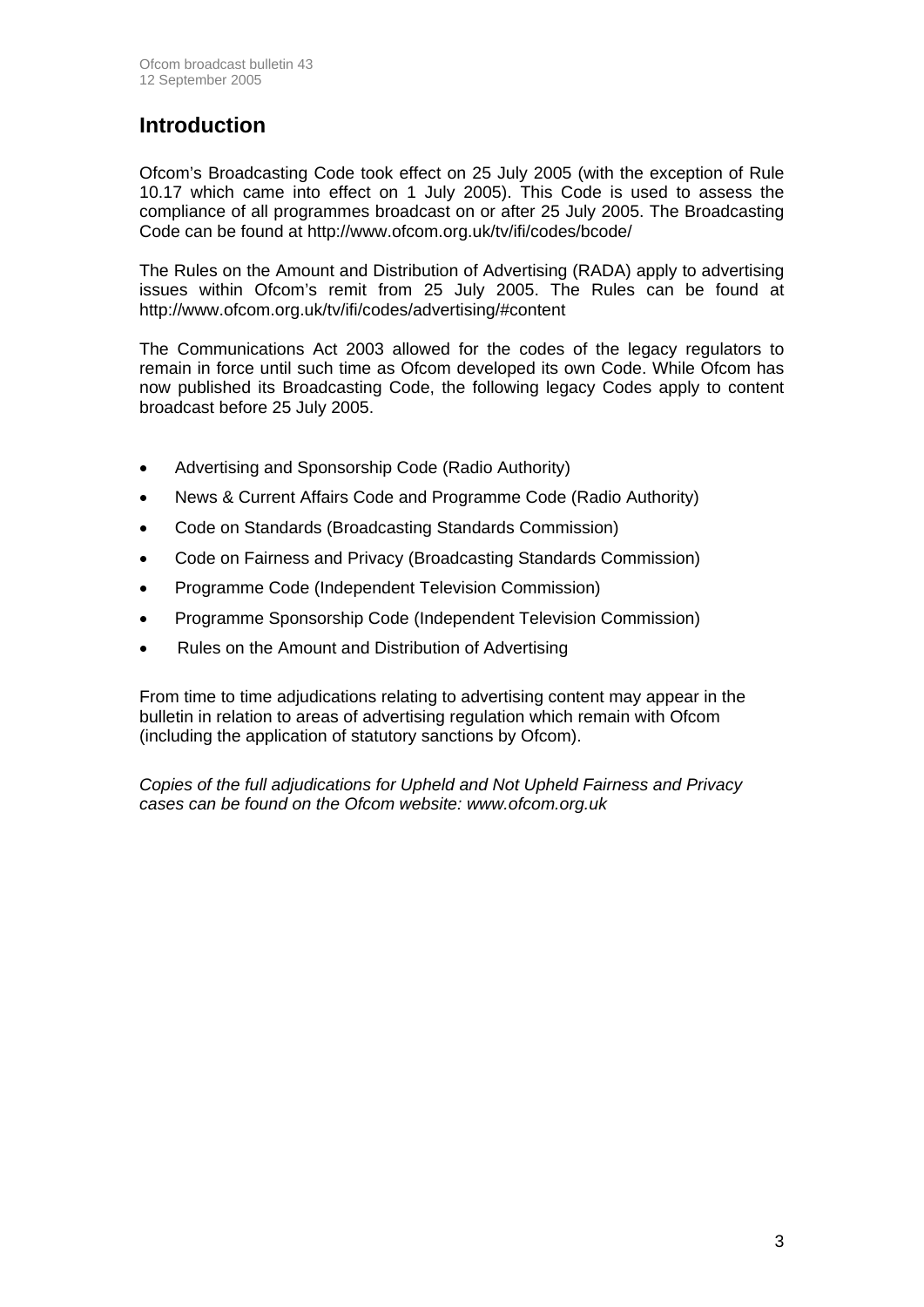# **Standards cases**

## **In Breach**

### **Make Poverty History**

*Various broadcasters, March 31 2005, 19.58 and other times*

#### **Introduction**

Make Poverty History ("MPH") is a body representing around 300 charities, celebrities and other organisations. It was set up in 2004 for the purpose of campaigning for the elimination of poverty in developing countries.

In December 2004 the Broadcast Advertising Clearance Centre (BACC) cleared an advertisement for MPH featuring a number of celebrities saying that "*somebody dies avoidably through poverty every three seconds"*. A caption stated "Make Poverty History" and directed viewers to the MPH website which encouraged viewers to lobby the Prime Minister/government directly to make this a high priority on their political agenda. The advertisement ran over the Christmas period. No complaints were received by Ofcom, so we were not aware of the advertisement at that time.

On 31 March 2005, the advertisement was booked by an advertising agency to run as a "road block", i.e. simultaneously on all those commercial channels that were prepared to donate the airtime. In the event the majority of channels ran it in commercial airtime, although some ran the item in non-commercial (promotional) airtime. The item has been broadcast a number of times since that date, both as a television commercial and as a radio commercial cleared by the Radio Advertising Clearance Centre (RACC).

In the two weeks before 31 March 2005, a number of broadcasters contacted Ofcom for pre-transmission advice, expressing concerns about whether the item amounted to political advertising. Ofcom noted the broadcasters' concerns but since Ofcom does not view or clear any programmes or advertisements prior to transmission, was unable to offer any specific advice other than to remind broadcasters of their responsibility to satisfy themselves before transmission that the material was compliant and did not fall within the scope of political advertising.

Political advertising is prohibited under the terms of section 321 of the Communications Act 2003 ("the Act"), by Section 4 of the TV Advertising Standards Code of the Broadcast Committee of Advertising Practice (BCAP) ("The TV Code") and by Section 2, Rule 15 of the BCAP Radio Advertising Standards Code ("The Radio Code"). *The relevant extracts from the Act and the codes are given in full at the end of this adjudication*.

The TV Code and the Radio Code, formerly Ofcom's Advertising Standards Code and Radio Advertising Code, are now administered by the Advertising Standards Authority (ASA) and BCAP. Ofcom, however, remains responsible under the terms of the Memorandum of Understanding, between Ofcom and the ASA, for enforcing the rules on Political Advertising, namely Section 4 of the TV Code and Section 2, Rule 15 of the Radio Code.

In light of the broadcasters' concerns and having viewed the 31 March 2005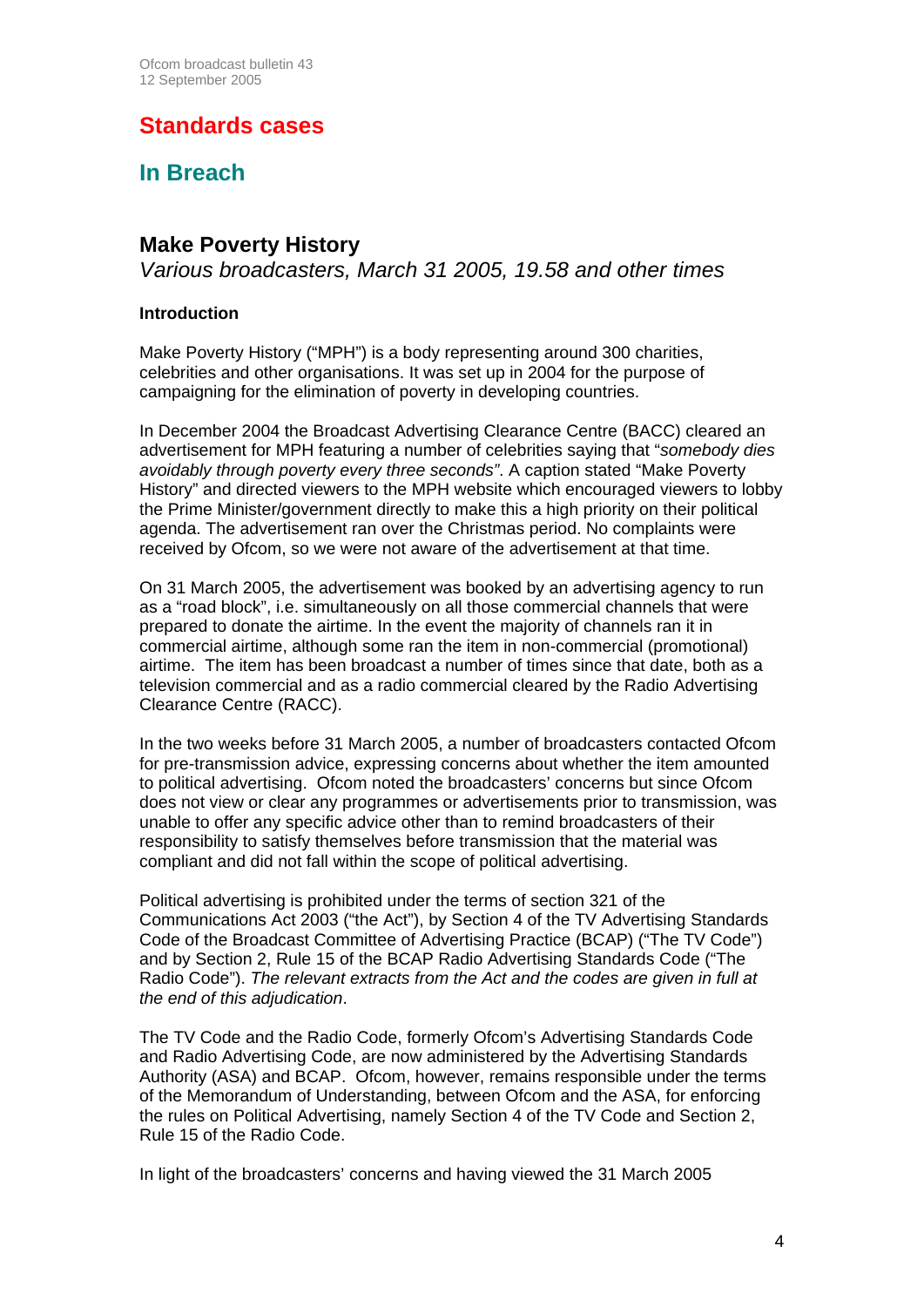television transmission and listened to the radio advertisement, Ofcom considered there were grounds for querying whether:

a) MPH was a body whose aims were wholly or mainly political, and as such was prohibited from advertising on television and radio under sections 321(2) and (3) of the Act and Section 4(a) of the TV Code and Section 2 Rule 15(b) of the Radio Code;

b) the MPH advertisements, by directing viewers to the MPH website, were "directed towards a political end" in breach of section 321(2)(b) of the Act and Section 4(b) of the TV Code and Section 2 Rule 15 of the Radio Code in that they sought, in particular, to influence government policy and decision making contrary to section 321(3)(c) of the Act;

c) it was permissible to have broadcast the MPH material on television as a programme promotion outside commercial airtime since it appeared not to comply with the definitions of programme promotions contained in Rule 1 of the Rules on the Promotion of Programmes, Channels and Related Services on Commercial Television ("Promotion Rules"), and of Rule 2.1 of the Rules on the Amount and Scheduling of Advertising ("RASA").

Ofcom was also concerned:

d) as to how the due impartiality requirements in Section 3.1 of Ofcom's (ex-ITC) Programme Code ("the Programme Code") could be met on those channels which played the item in non-commercial as opposed to commercial airtime.

In view of these concerns, Ofcom sought a response from the BACC and the RACC as to how they considered the MPH advertisements complied with the Code requirements on political advertising. Ofcom also asked those channels who ran it as a promotion in non-commercial airtime why they considered that showing the item in non-commercial airtime was compliant with the Promotion Rules, RASA and the Programme Code.

#### **Response from the broadcasters, the BACC and the RACC**

a) Is MPH a "body whose objects are wholly or mainly of a political nature"? (Section 321(2)(a) of the Act and Section 4(a) of the TV Code and Rule 15(b), Section 2 of the Radio Code).

The BACC considered that a major part of MPH's activity was to act as a source of information and that the bulk of its activities were charitable in nature. It accepted that there may have been some political aspects to the activities of the group, but did not believe that these constituted the majority. The RACC said that they considered the aims of MPH to be awareness-raising rather than political, and that MPH broadly shared the aims of the 300-plus charities it represented. Neither body therefore considered MPH to be "wholly or mainly" political.

b) Were the advertisements "directed towards a political end"? (Section 321(2)(b) of the Act and Section 4(b) of the TV Code and Rule 15(b), Section 2 of the Radio Code)

As to whether the advertisement itself was acceptable under the rules on political advertising, the BACC said that it did not consider that it showed partiality in relation to a political or industrial controversy (Section 4(d) of the TV Code) since it merely gave factual information. It also did not believe that the MPH website to which the TV advertisement directed viewers constituted an unacceptable service under Section 3.2 of the TV Code which states:

*"No advertisement may indirectly publicise an unacceptable product or*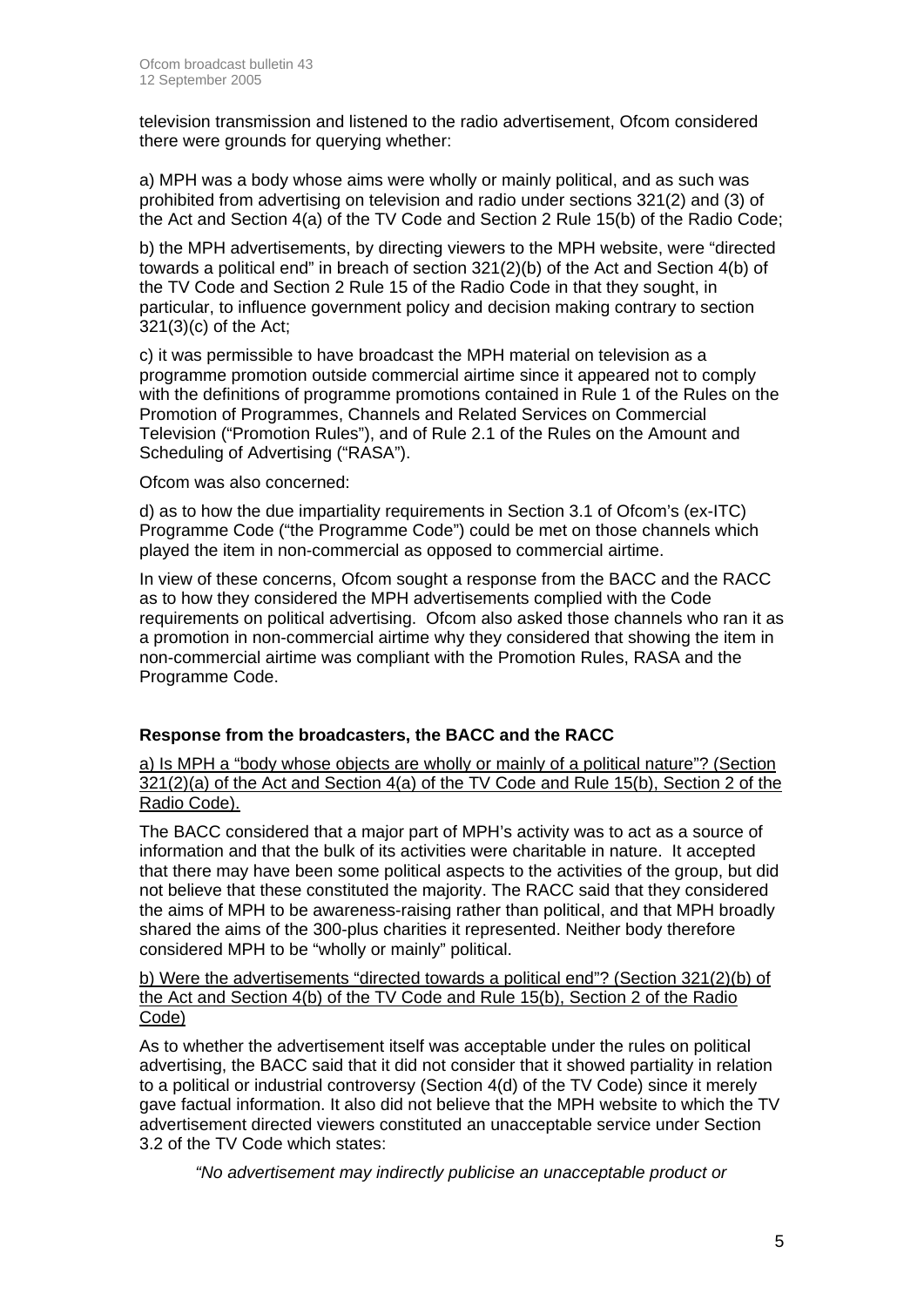#### *service"*

The BACC took this view because the MPH homepage, whilst it had elements which had a "lobbying flavour", was in its view, "by no means wholly or mainly political in character". The BACC accepted that some clicks from the home page did lead to what looked more like clear "lobbying activity", but argued that there was a limit to how far the regulation of advertising could "delve into the body of a website". The RACC considered that the campaign had a humanitarian objective rather than being "a partisan political attempt to get laws changed…", and that it complied with the charity rules.

#### c) Can the MPH material be broadcast on television as a promotion in noncommercial airtime? (Rule 1 of the Promotion Rules and of Rule 2.1 of RASA).

The broadcasters who had run MPH in promotional airtime said they regarded the item not as a programme promotion, but as a charitable appeal (which is permitted under Section 6 of the Programme Code).

One broadcaster however also acknowledged that the item was not a normal charitable appeal in that it did not appeal for money. However, that broadcaster believed it could be considered as an appeal, in that it appealed instead for viewers' attention, and called for them to visit the MPH website to learn about and engage with the issue. It also considered that, although MPH was not a registered charity, it could be considered as such through its representation of a large number of registered charities. Another broadcaster said that it believed that the MPH material was essentially a charitable appeal, as it was "constituted of over 300 individual charities", all themselves registered with the Charity Commission.

d) Whether "due impartiality" was maintained on the licensed service by broadcasting the MPH material in non-commercial television air time?

In respect of the issue of due impartiality, one broadcaster relied to a substantial degree on the BACC's conclusion that the advertisement was neither partial nor political. It believed therefore that the underlying motivation of the campaign, namely to end world poverty, was such that there was no reasonable opposing or balancing position that could be struck. The broadcaster did not therefore consider that the impartiality requirement was a relevant consideration in this instance. Another broadcaster expressed similar views, adding that the Programme Code requirement (Section 6.2) that charities must be registered in order to be permitted to appeal on television was not relevant here, as there was in fact no appeal for funds.

#### **Decision**

It is Ofcom's statutory duty to regulate broadcast advertising so as to ensure that the regulatory regime set out in the Act is enforced and to set standards in line with the objectives specifically set out in the Act.

Since commercial broadcasting began in the UK in the 1950's, Parliament has made clear through successive Acts of Parliament concerning broadcast regulation, that political advertising should not be permitted on television or radio.

*The legislation has not made it any part of Ofcom's statutory duty or function to form any judgement about the merits or otherwise of such advertising campaigns. Indeed, it appears to Ofcom that the prohibition and wording in the Act is drafted in such a way so as to ensure that Ofcom cannot differentiate between what some may describe as "good politics" and "bad politics". Rather, Ofcom must, as a matter of law, only look at whether the political*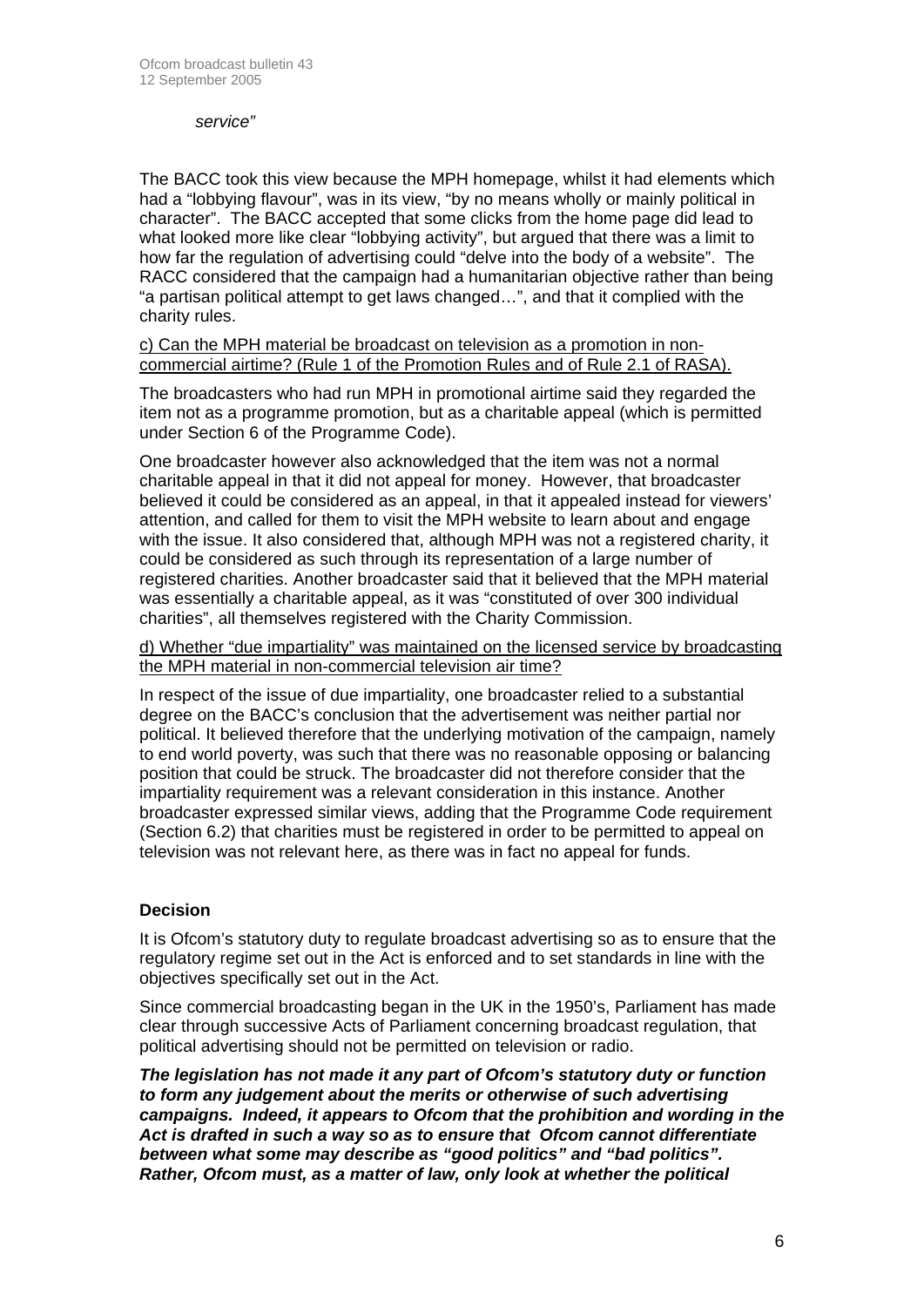#### *advertising rules have been complied with.*

The Act makes clear that an advertisement breaches the prohibition on political advertising if it is:

- (a) an advertisement that is inserted by or on behalf of a body whose objects are wholly or mainly of a political nature; and / or
- (b) an advertisement that is directed towards a political end.

The Act has made the statutory definition of "political advertising", for the purposes of the prohibition, more explicit than in any previous legislation. The definition is reflected in Section 4 of the TV Code and Section 2, Rule 15 of the Radio Code which are given in full at the end of this decision. The Act gives examples of political objects and political ends, including "influencing the policies or decisions of… national governments, whether in the United Kingdom or elsewhere": section 321(3)(a).

At the time these broadcasts were transmitted, there was an approaching General Election and broadcasters had raised concerns with us about the campaign's possible political nature. We considered that it was therefore appropriate to investigate whether the advertiser and the advertisement passed the tests for political bodies and political advertising as laid down in the Act and the Codes. Ofcom has taken extensive and authoritative external legal advice on this matter.

We have considered MPH and its advertisements under the four heads indicated in the Introduction above.

a) Is MPH a "body whose objects are wholly or mainly of a political nature"? (Section 321(2)(a) of the Act and Section 4(a) of the TV Code and Rule 15(b), Section 2 of the Radio Code).

Note: If it is such a body, it would not be permitted to advertise on television or radio, regardless of the content of the advertisement.

### i) Is MPH a "body"?

MPH describes itself on its website variously as "an assembly", "a coalition" and "a campaign". The coalition or assembly consists of "members" that range from "charities*,* campaigns, trade unions, faith groups and celebrities". The affiliated "BOND" website (a network of more than 290 UK based voluntary organisations working in international development and development education), indicates that MPH is not led by one organisation or individual, but rather "the mobilisation consists of an Assembly of members, a number of working groups, and a Coordination Team."Whilst this is evidently not a normal corporate structure we note that "body" is defined in the Act (Section 405) as follows:

""body" (without more) means any body or association of persons, whether corporate or unincorporate, including a firm;"

#### **In light of this definition and the information available on the websites referred to above, we have concluded that MPH is a "body" for the purposes of the Act***.*

#### ii) Are MPH's objects "wholly or mainly of a political nature"?

Section 321(3)(a)-(g) of the Act provide a non-exhaustive list of what may be considered to be "objects of a political nature" and "political ends" in this context. Of particular (but not exclusive) relevance here are sub-sections 321(3)(b) and (c), namely the:

"(b) bringing about changes of the law in the whole or a part of the United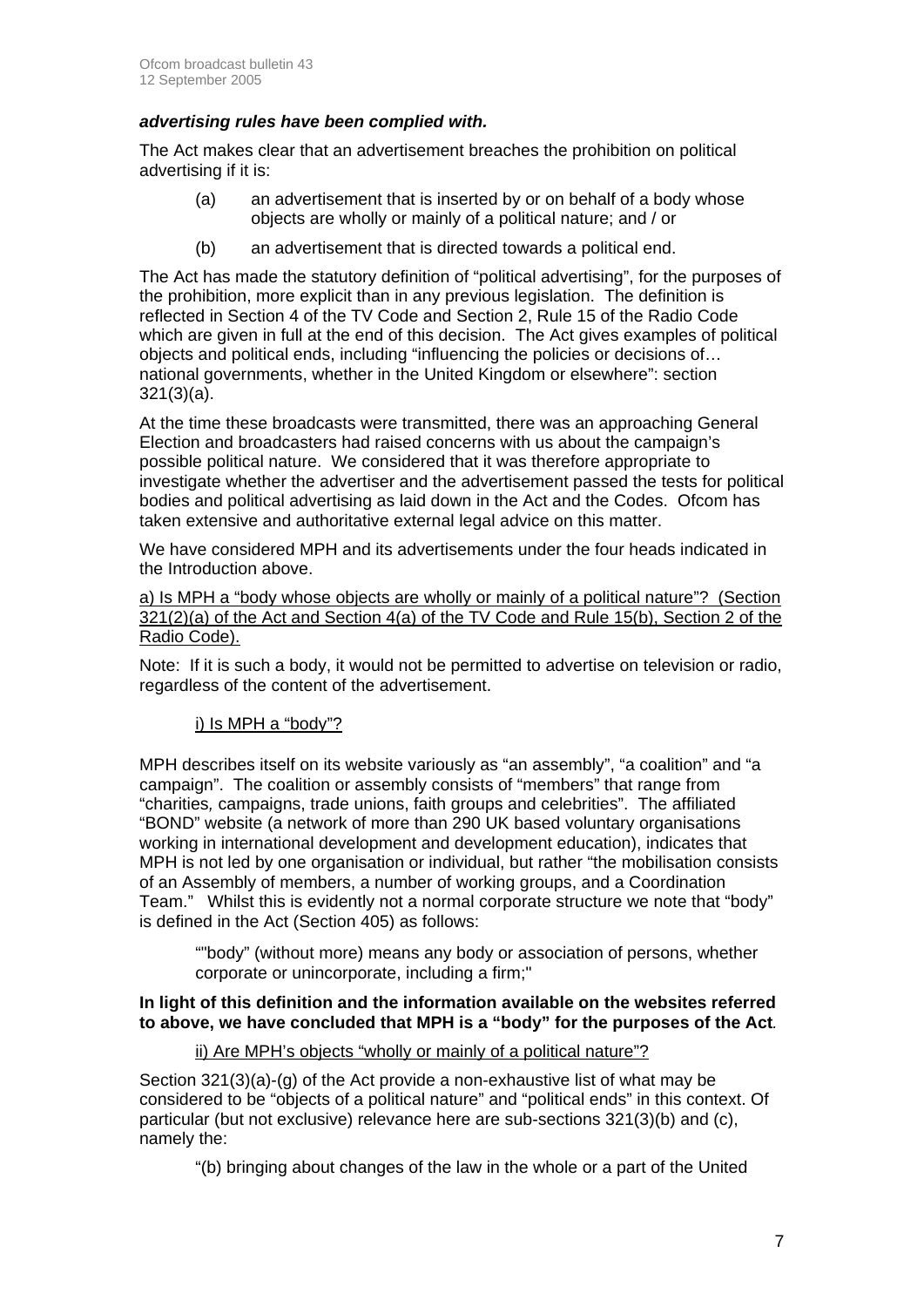Kingdom or elsewhere, or otherwise influencing the legislative process in any country or territory;

(c) influencing the policies or decisions of local, regional or national governments, whether in the United Kingdom or elsewhere".

We note the following quotes from MPH's manifesto:

"*MAKE POVERTY HISTORY urges the government and international decision makers to rise to the challenge of 2005. We are calling for urgent and meaningful policy change on three critical and inextricably linked areas: trade, debt and aid."* 

*"The UK Government should: fight to ensure that governments, particularly in poor countries, can choose the best solutions to end poverty and protect the environment; to end export subsidies that damage the livelihoods of poor communities around the world; make laws that stop big business profiting at the expense of people and the environment"* 

In particular, MPH in its manifesto explains its objectives in the three identified areas of policy change:

**Trade**: The UK government should, writes MPH, "fight to ensure that governments, particularly in poor countries, can choose the best solutions to end poverty and protect the environment"; should "end export subsidies"; and should pass laws to "stop big businesses profiting at the expense of people and the environment".

**Debt**: Unpayable debts of the world's poorest countries should be cancelled, by fair and transparent means.

**Aid**: Donor countries need to give more than they presently give to poor African countries (at least \$50 billion more per year), and need to set a timetable for spending 0.7% of national income on aid. The aid which is given must "be made to work more effectively for poor people"

MPH's website also encourages visitors to email the Prime Minister, Tony Blair using the MPH template to encourage him to amongst other things:

"*use his international leadership to deliver crucial changes on trade justice, debt and aid".*

The site contains campaigning messages such as:

*"Just imagine the effect when Tony Blair and Gordon Brown get thousands of emails in one day, every one asking them to do what they can to drop the debt, which will transform the lives of millions of people. Think what the 8 leaders of the G8 will feel when they all receive a hundred thousand text messages thanking them for increasing their Aid Budgets next year"*

The BOND website contains a list of questions and answers for people considering becoming members of MPH. For example:

*Question 1 - "Why do we need to force government to make poverty history?"* 

*Answer 10 – "We intend to make so much noise this year that the Government cannot ignore our demands, and organisations joining MPH will help to do that".* 

*Answer 11 – in relation to how getting involved with MPH fits in with organisations' charitable objectives – "Political campaigning: The MPH coalition is advocating change to national public policy, which means that the common activities carried out by members charities as part of the campaign should remain incidental or ancillary to*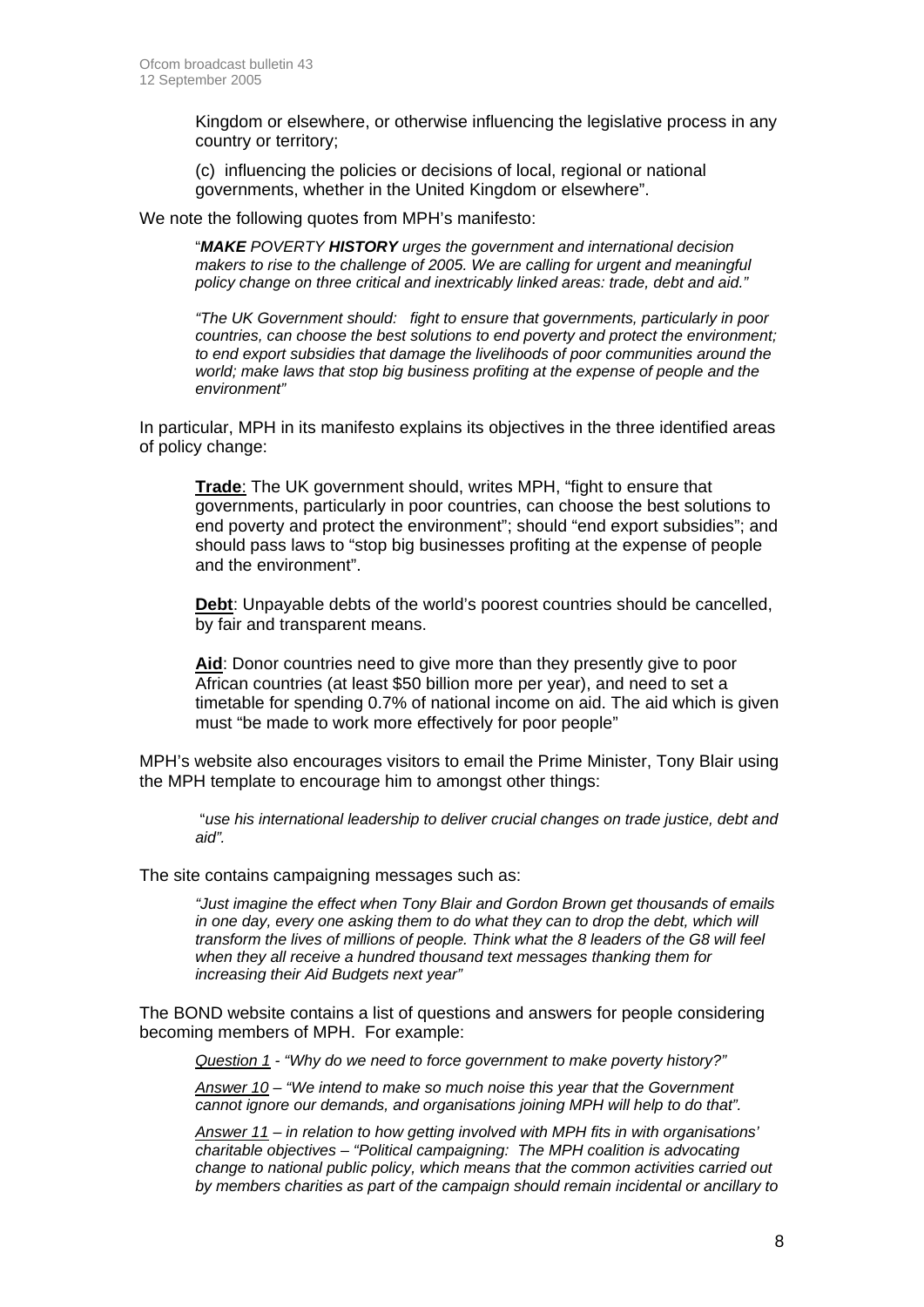*their charitable purposes. Your involvement in the coalition can be very light…"* 

Influencing policies relating to trade, debt and aid cannot in Ofcom's view be reasonably described as objectives which are not political in nature.

There is, in our view, no escaping the fact that MPH has expressly characterised itself in its manifesto as an organisation which seeks to achieve important changes to the policies of the UK government and those of other western governments. Furthermore, MPH's manifesto clearly urges, "the UK government…[to].. make laws…". Lord Woolf (R v Radio Authority ex parte Bull (1998)) states that when a regulatory authority approaches the question: what is the nature of a body's activities, and in particular whether they are to be regarded as objects which are" wholly or mainly political", he would expect the regulator to do "no more than examine its [the organisation's] statement of its objects". In Ofcom's view, there is no doubt that the objects in MPH's manifesto (its "statement of objects") are wholly or mainly political.**<sup>1</sup>**

It should be further noted that Lord Woolf goes on to say that "objectives which are ancillary to a principal objective which is political are also political even though they would otherwise not be political". So, to promote, for instance, awareness of global poverty might not in itself be a political object, but where it is used to bring pressure upon a government so as to change its policy, the object of awareness-raising becomes political.

In our judgement as outlined above, MPH's objects fall squarely within the definition of "political objects" in section 321(3) of the Act, Note 2 to Section 4 of the TV Code and Rule 15(b), Section 2 of the Radio Code.

**On the basis of all this information and for the reasons given above, we have reached the unavoidable conclusion that MPH is a body whose objects are "wholly or mainly" political as defined under the Act. MPH is therefore prohibited from advertising on television or radio, as long as it is considered to fall within this definition.** 

b) Were the advertisements "directed towards a political end"? (Section 321(2)(b) of the Act and Section 4(b) of the TV Code and Rule 15(b), Section 2 of the Radio Code)

The BACC (see Broadcaster response above) has argued that the content of the television advertisement was purely factual, and therefore could not be political as it showed no partiality. As for the reference to the MPH website, the BACC argued, quoting Section 3.2 of the TV Code, that there was no indirect promotion of an unacceptable service. It regarded the website as acceptable because there was no obviously political message on the homepage, and that it was necessary to move some clicks away from the homepage to find "lobbying" content. In an opinion requested by the advertising agency, the agency's legal advisers took a similar view, stating:

"as Rule 4(b) addresses the content of these commercials, the content of the

<sup>1</sup> In this respect, it should be noted that even if it were to be argued that MPH does not have "wholly" political objects, the threshold test proposed by Lord Woolf in the 1996 Appeal Court decision *"R v Radio Authority ex parte Bull 1998"* is that for a body to be considered to be "wholly or mainly" political, its objects must be more than 75% of a political nature. On the basis of the information we have seen, this threshold would be easily passed by MPH.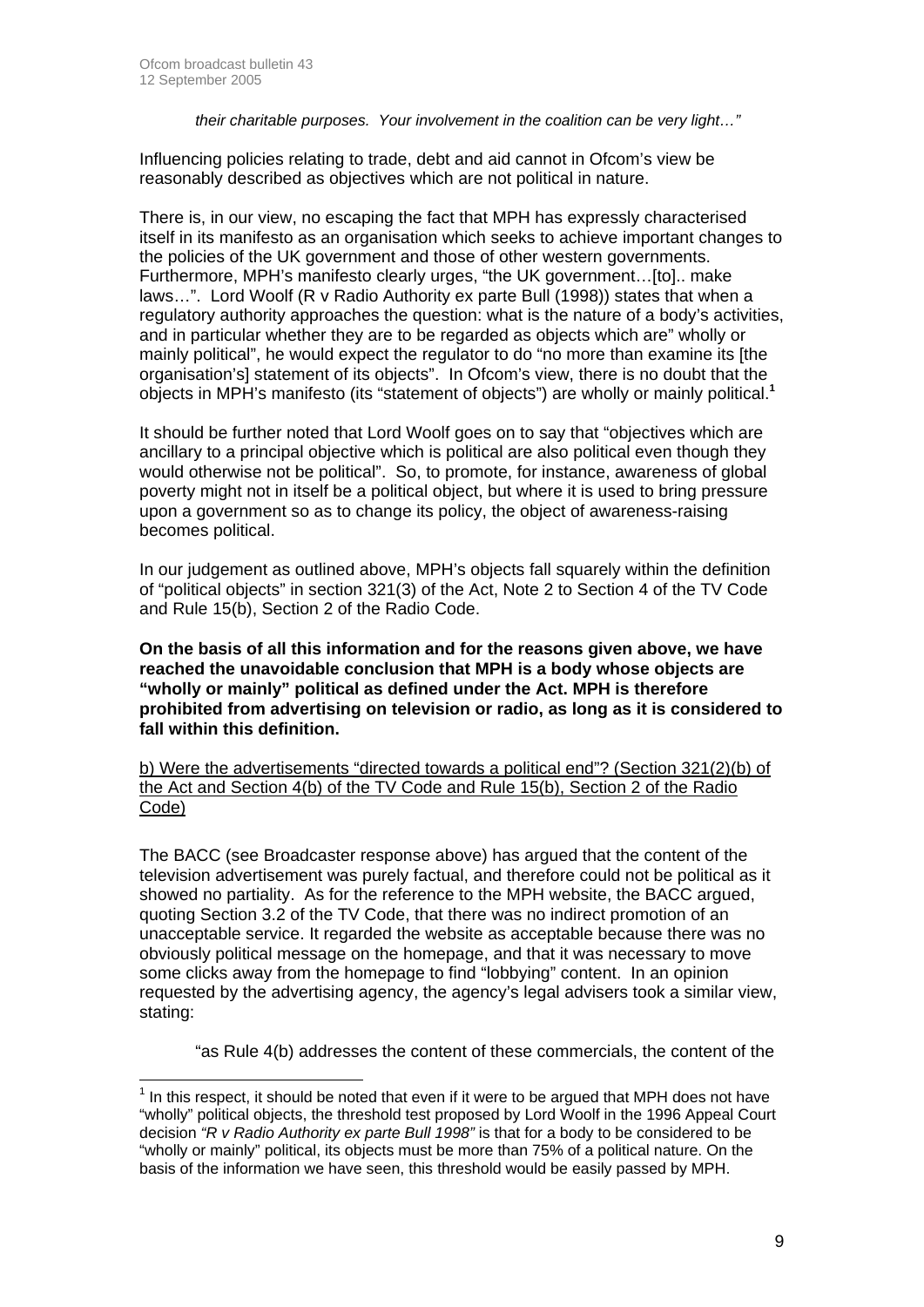MPH website is irrelevant…".

The RACC also argued that the radio advertisement was not directed towards a political end.

We conclude that these arguments are flawed. Moreover, they miss the main point of the relevant sections of the TV and Radio Codes and the Act which have been worded very widely so that even if the content of a broadcast advertisement as transmitted is not in itself political it may nevertheless be an advertisement "directed towards" a political end. The word "towards" clearly implies that if the advertisement has political objectives (as defined by the Act) then the advertisement itself is caught.

#### **Since the only call to action in this case is to visit the MPH website, and since the MPH website is fundamentally about supporting the lobbying and campaigning objectives of MPH, we consider that the advertisements are indeed "directed towards a political end".**

c) Can the MPH material be broadcast on television as a promotion in noncommercial airtime? (Rule 1 of the Promotion Rules, and of Rule 2.1 of RASA).

As stated above, the broadcasters contended that the MPH material could be regarded as a charitable appeal, and as such could be broadcast in non-commercial airtime under the terms of Section 6 of the Programme Code. However, MPH is not a registered charity nor does Ofcom consider that satisfactory evidence has been produced (as required by the Programme Code) that it has "charitable status". It therefore does not fall under section 6 of the Programme Code (regarding charities). It should be noted that organisations that are established to pursue political purposes (for instance, advocating changes in law or public policy) cannot be charities.

One broadcaster believed that the material could be viewed as appealing for viewers' attention rather than funds and therefore was permitted to be promoted under the Code section dealing with charitable appeals and publicity for charities. However, as stated above, this section only applies to bodies which are either registered charities or have charitable status. In this case, MPH is neither. The "support" that is sought by them is 'lobbying support' for a political campaign.

We do not therefore consider that the MPH material used in non-commercial television airtime falls within the meaning of a "charitable appeal".

A promotional item, in non-commercial airtime, which is not a "charity appeal" must meet the following criteria:

- It must not be an: "item of publicity broadcast on behalf of someone other than the licensee in breaks in or between programmes, apart from public service announcements, charity appeals broadcast free of charge and information to viewers broadcast in accordance with an Ofcom requirement" (definition of paid-for advertising in RASA, Rule 2.1);
- It should: "promote programmes, events and strands being shown by that licensee,…or make reference to any other channel or related service (such as a website) provided by the licensee". (the Promotion Rules, Rule1); and
- And it should *"provide information of value to viewers….."* (the Promotion rules, Rule 1).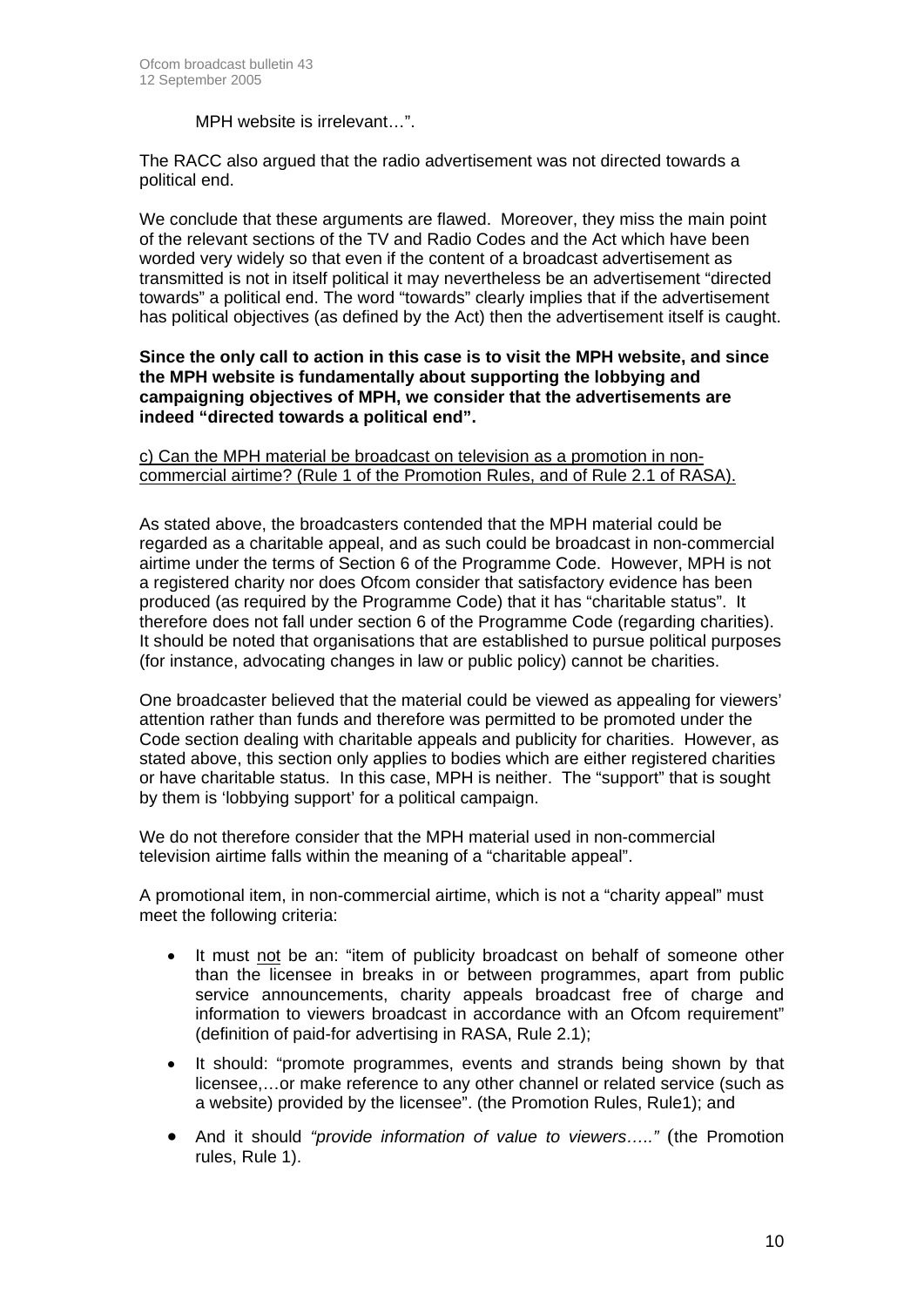We do not consider that the MPH material complies with the first or second criteria, or that it is likely to qualify as "information of value to viewers" as normally applicable to programme promotions and trailers.

#### **We conclude therefore that the MPH material does not qualify as a promotion permitted to run in non-commercial television airtime**.

#### d) Whether "due impartiality" was maintained on the licensed service by broadcasting the MPH material in non-commercial television air time? (Section 3.1 of the Programme Code)

We note the points made in d) of the Broadcaster Response above and accept that the broadcasters were entitled to take into account the clearance of the advertisement by the BACC as a non-partial and non-political item (although we have subsequently concluded that the clearance was, in this instance, flawed). We are also sympathetic to the view that editorial in programming that is ultimately prohumanitarian does not necessarily require an opposing view to be broadcast to establish impartiality. This is especially the case if the opposing view would have to take a possibly irrational approach, such as arguing that the eradication of poverty is not a desirable goal.

In terms of the actual content of the item as broadcast, we therefore do not consider the Programme Code to have been breached, on this occasion, in respect of due impartiality.

However, as explained above, MPH is a wholly or mainly political body. As such, while the eradication of world poverty may not itself be a matter of political or industrial controversy or current public policy, the manner in which it is achieved could certainly be considered to be so, as is evidenced by the increasing number of voices which have recently been raised questioning MPH's methods.

We would caution against any automatic future assumption that there is no need to establish due impartiality on methods advocated concerning the eradication of poverty.

### **Conclusion**

It is Ofcom's duty to ensure that the provisions put in place by Parliament are enforced. Ofcom has no discretion as to whether or not to intervene in cases where, having taken into account all relevant considerations, it is clear that the particular body concerned has wholly or mainly political objects and/or its advertisements are "political" within the meaning of the Act.

Taking these points into account, and for the reasons stated above, we have concluded that:

- a) MPH is a body whose objects are wholly or mainly of a political nature and the inclusion in broadcast services of the MPH advertisements therefore breached Section 4(a) of the TV Code and Section 2, Rule 15 of the Radio Code. MPH as currently constituted is therefore not entitled to advertise on television or radio;
- b) The MPH advertisements are directed towards a political end and are in breach of Section 4(b) of the TV Code and of Section 2, Rule 15(b) of the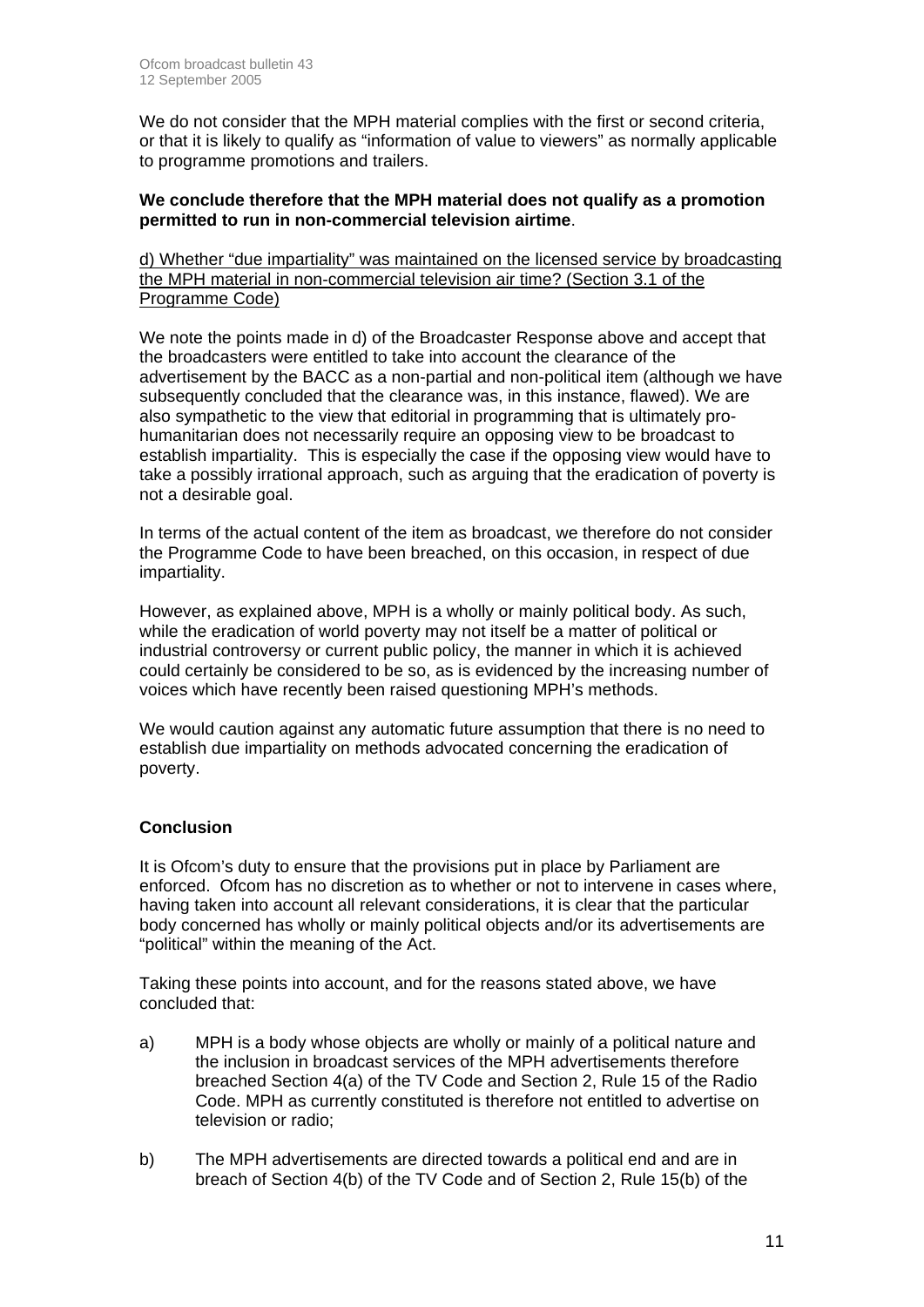Radio Code; and

c) The broadcast of the MPH material as a promotion in non-commercial television airtime is in breach of Rule 2.1 of RASA and Rule 1 of the Promotion Rules.

While there are few who would disagree with MPH's ultimate goal – the eradication of world poverty - having considered all the evidence, we do not consider it a marginal conclusion that MPH is a body which is wholly or mainly political. The information needed to reach this conclusion is very clearly in the public domain and unequivocal.

*See over for extracts from the relevant legislation and codes*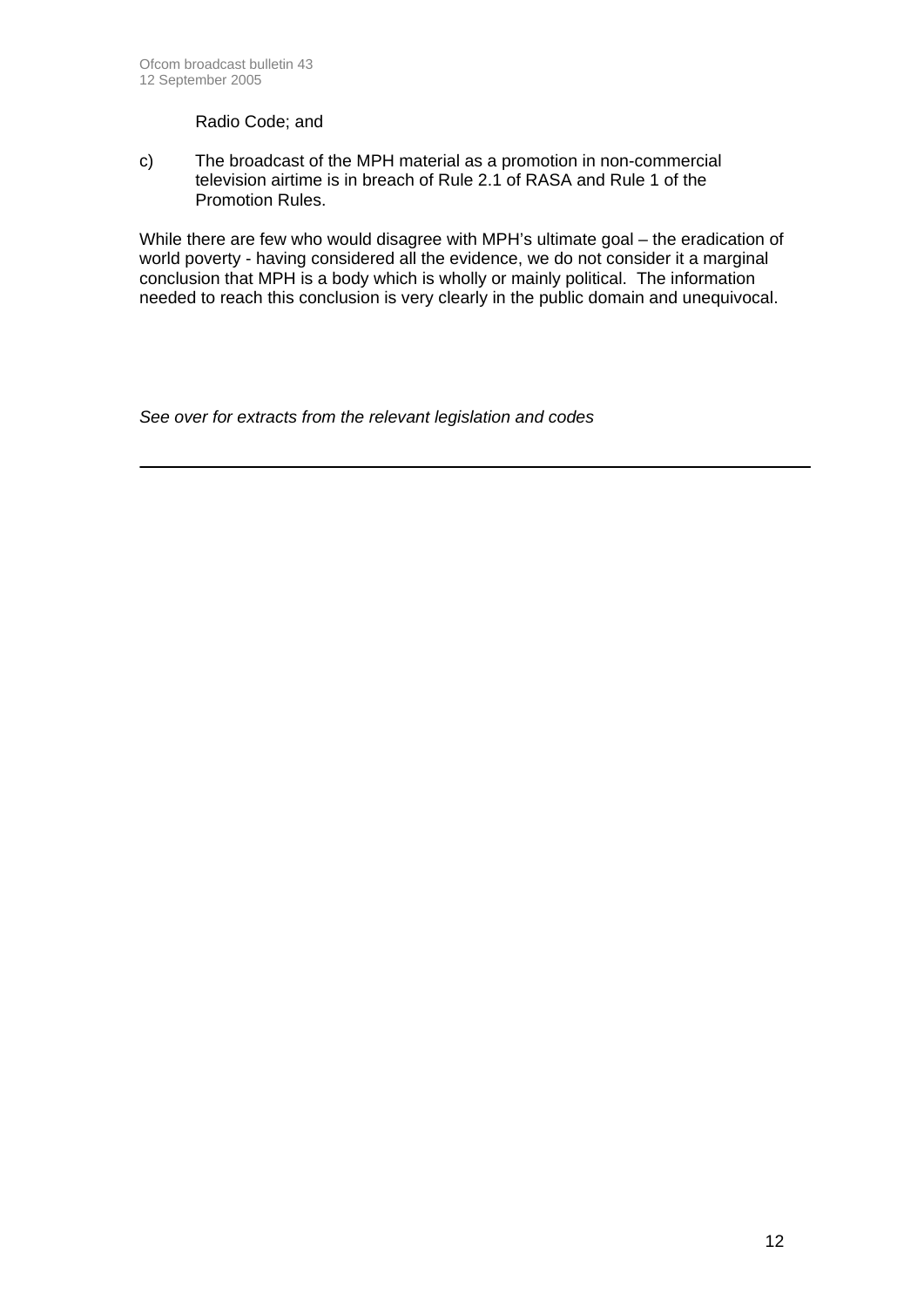#### **Extracts from the relevant legislation and codes**

#### Communications Act 2003, Section 319(1), & (2)(g)

*(1) It shall be the duty of OFCOM to set, and from time to time to review and revise, such standards for the content of programmes to be included in television and radio services as appear to them best calculated to secure the standards objectives.* 

*(2) The standards objectives are-* 

*(g) that advertising that contravenes the prohibition on political advertising set out in section 321(2) is not included in television or radio services* 

#### Communications Act 2003, Sections 321(2) and (3)

 *(2) For the purposes of section 319(2)(g) an advertisement contravenes the prohibition on political advertising if it is-* 

*(a) an advertisement which is inserted by or on behalf of a body whose objects are wholly or mainly of a political nature;* 

*(b) an advertisement which is directed towards a political end; or* 

*(c) an advertisement which has a connection with an industrial dispute.* 

 *(3) For the purposes of this section objects of a political nature and political ends include each of the following-* 

*(a) influencing the outcome of elections or referendums, whether in the United Kingdom or elsewhere;* 

*(b) bringing about changes of the law in the whole or a part of the United Kingdom or elsewhere, or otherwise influencing the legislative process in any country or territory;* 

*(c) influencing the policies or decisions of local, regional or national governments, whether in the United Kingdom or elsewhere;* 

*(d) influencing the policies or decisions of persons on whom public functions are conferred by or under the law of the United Kingdom or of a country or territory outside the United Kingdom;* 

*(e) influencing the policies or decisions of persons on whom functions are conferred by or under international agreements;* 

*(f) influencing public opinion on a matter which, in the United Kingdom, is a matter of public controversy;* 

*(g) promoting the interests of a party or other group of persons organised, in the United Kingdom or elsewhere, for political ends.* 

#### TV Advertising Standards Code, Section 4

#### *POLITICAL AND CONTROVERSIAL ISSUES*

*No advertisement:* 

*(a) may be inserted by or on behalf of any body whose objects are wholly or mainly of a political nature* 

*(b) may be directed towards any political end* 

*(c) may have any relation to any industrial dispute (with limited exceptions)* 

#### **Note to 4(c):**

The Broadcasting Act 1990 specifically exempts public service advertisements by or on behalf of a government department from the prohibition of advertisements having 'any relation to any industrial dispute'.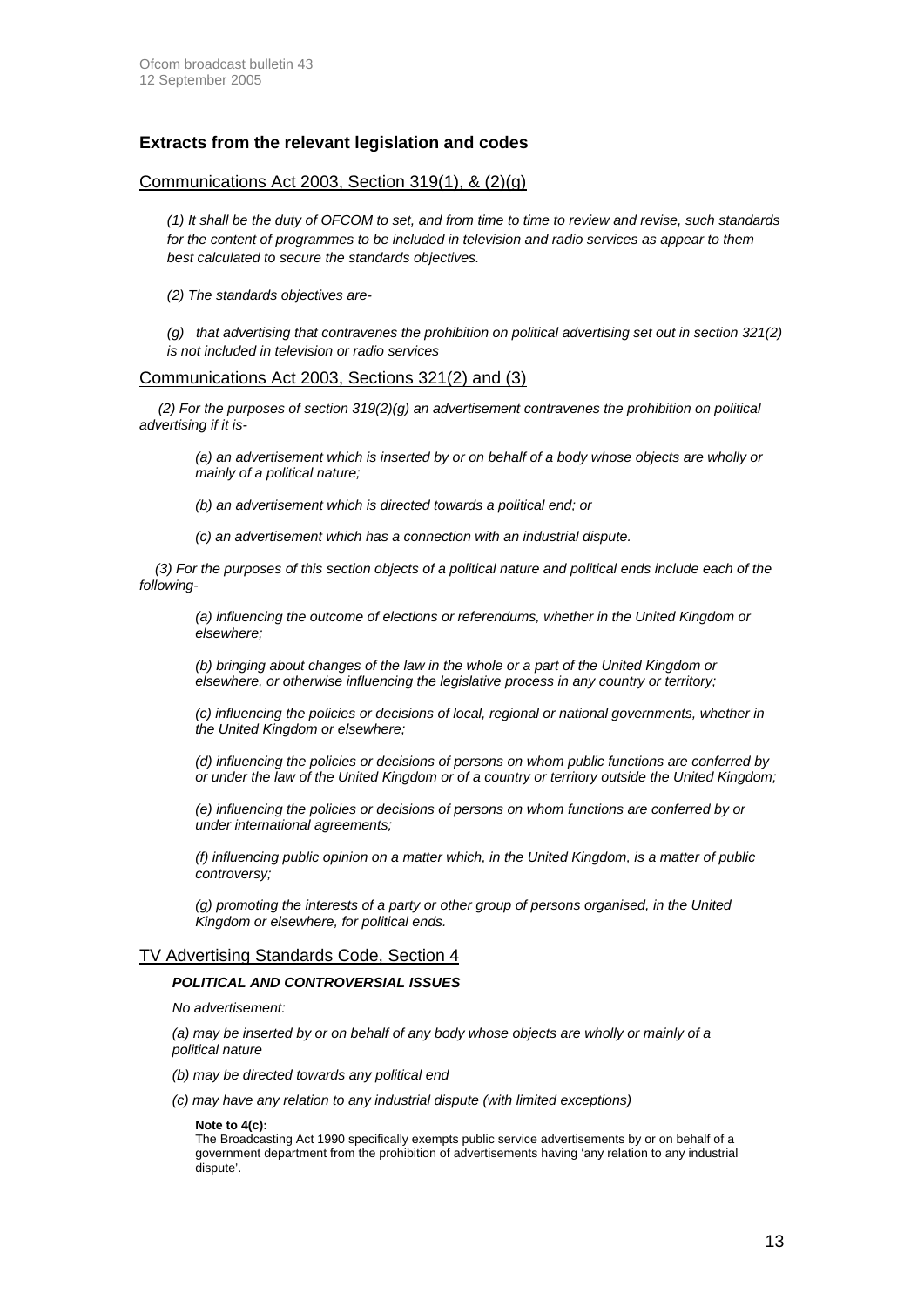*(d) may show partiality as respects matters of political or industrial controversy or relating to current public policy* 

#### **Notes to Section 4:**

(1) The purpose of this prohibition is to prevent well-funded organisations from using the power of television advertising to distort the balance of political debate. The rule reflects the statutory ban on 'political' advertising on television in the Broadcasting Act 1990.

(2) The term 'political' here is used in a wider sense than 'party political'. The rule prevents, for example, issue campaigning for the purpose of influencing legislation or executive action by legislatures either at home or abroad. Where there is a risk that advertising could breach this rule, prospective advertisers should seek guidance from licensees before developing specific proposals.

#### Radio Advertising Standards Code, Section 2, Rule 15

#### *Political, Industrial and Public Controversy*

*The effect of the Communications Act is to require Ofcom to ensure that:* 

*a) No advertisement shows undue partiality in matters of political or industrial controversy or relating to current public policy; and* 

*b) No advertisement is broadcast by, or on behalf of, any body whose objects are wholly or mainly of a political nature, and no advertisement is directed towards any political end.* 

*Ofcom will determine whether an ad or a proposed ad is 'political'. The term 'political' here is used in a wider sense than 'party political'. The prohibition includes, for example, issue campaigning for the purposes of influencing legislation or executive action by local, or national (including foreign) governments.* 

*Particular care is required where advertising mentions any government, political party, political movement or state-specific abuse, so as not to break the spirit of these rules, which are intended to prohibit lobbying or electioneering on politically controversial or partisan issues.* 

*c) No advertisement has any relation to any industrial dispute (other than an advertisement of a public service nature inserted by, or on behalf of, a government department).* 

*Ofcom, the ASA and BCAP will normally regard having "any relation to any industrial dispute" to be in furtherance of, or expressing partiality in relation to, such a dispute. Announcements about resumption of normal working following agreement between management and unions, or concerned with public safety during a strike, are acceptable. 'Industrial dispute' includes strikes, walkouts and withdrawals of labour by workers; lock-outs by employers; disputes between managements and differences between rival trade unions.*

#### Rules on the Amount and Scheduling of Advertising, Rule 2.1

#### *Advertising Items 2.1*

*For the purposes of calculating advertising time the following are deemed to be advertising items:* 

*(a) all items of publicity broadcast on behalf of someone other than the licensee in breaks in or between programmes, apart from public service announcements, charity appeals broadcast free of charge, announcements required by the BSC and information to viewers broadcast in accordance with an ITC requirement;* 

*(b) publicity by the licensees themselves except information to viewers about or in connection with programmes.* 

#### Rules on the promotion of programmes, channels and related services on commercial television, Rule 1

*ITC licensees may, outside advertising time, and subject to the following rules,* 

- *promote programmes, events and strands being shown by that licensee, and*
- *make reference to any other channel or related service (such as a website) that they provide.*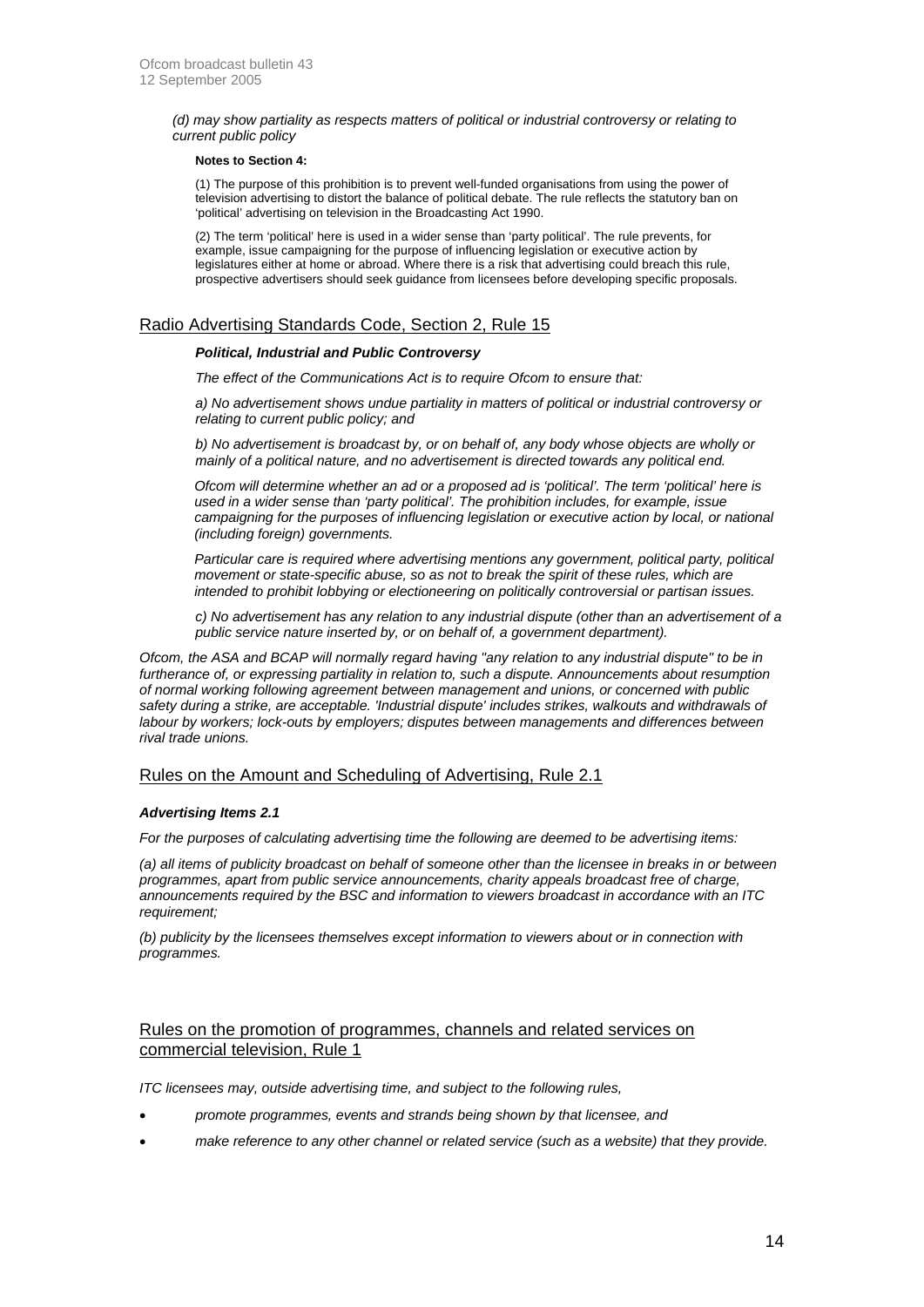## **Trail for Drawn Together**

*MTV Base, May 2005, various times pre-Watershed*

#### **Introduction**

20 viewers, many of them young people, complained about a trailer for the MTV spoof reality series *Drawn Together.* The trailer featured an animation of two men and two women in a Jacuzzi. The women (one black and one white) were shown kissing each other while the men looked on. One of the male character's nipples became erect as he watched.

The animation was accompanied by a song that contained the lyrics "I've got a mayonnaise mama on my licking hole". The viewers complained that the sexual content of the trailer was inappropriate for the times of broadcast pre-watershed. Some viewers objected to the showing of a homosexual kiss.

#### **Response**

MTV said that when it considered placing a restriction on the trailer, it took into account all the issues raised by the complainants. The broadcaster said that it agreed that some elements referred to in the viewer complaints warranted the imposition of a timing restriction but others did not.

MTV had not aired the trailer during the after-school spot or during weekend mornings. It felt that a restriction was needed due to the male's nipples becoming erect and the brief close up of tongues at the end of the trailer. MTV believed that the restriction satisfied the (ex-ITC's) Programme Code Family Viewing Policy because:

- both elements were very brief and there was no overt sexual activity beyond the kiss;
- whilst nipple elongation is an indication of sexual arousal, MTV felt that its inclusion in the trail was very brief, attention was not drawn to it in the animation, and its treatment was comedic rather than sexual or erotic; and
- as a cartoon, the trailer was quite divorced from reality.

Overall, MTV felt the sexual behaviour was sufficiently limited and inexplicit for the recommended scheduling restriction to be sufficient, and it did not consider a postwatershed restriction necessary.

MTV did not consider that the following elements of the trailer were offensive or required any time restriction:

- the homosexual nature of the kiss MTV said that although many viewers are offended by homosexual kissing on television, it did not believe this type of content warranted a restriction on the basis of its homosexual nature alone;
- "I've got a mayonnaise mama on my licking hole"the lyrics of the song as a whole and the visual content of the trailer made it clear that the line could only mean "a white woman is kissing me on the mouth". The language was only crude in as far as it referred to a mouth as a "licking hole" which MTV did not consider warranted a timing restriction. Whilst some viewers may have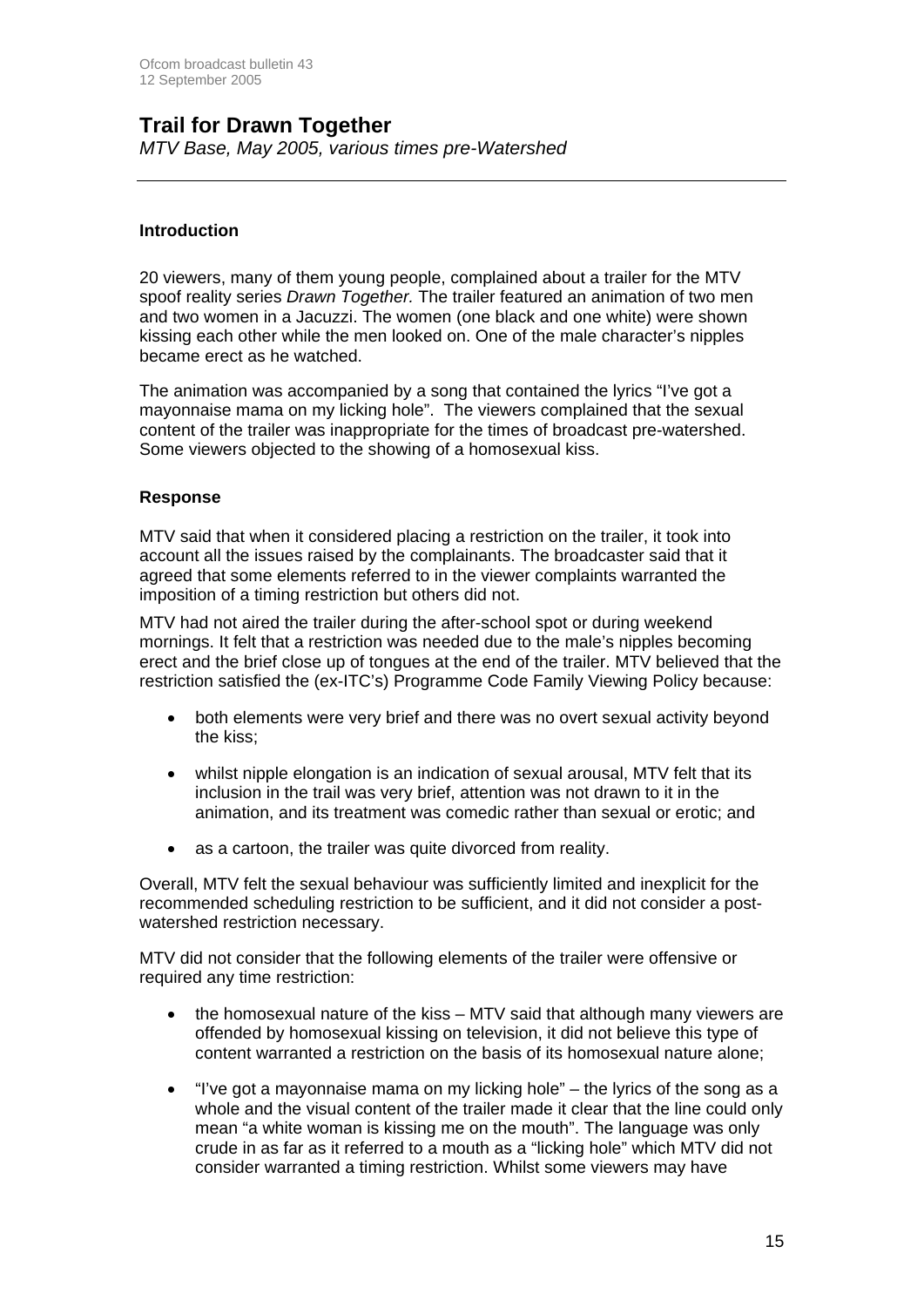inferred the line to refer to a sexual act involving mayonnaise, or a sexual act other than a kiss, this required a leap of imagination not justified by the words.

#### **Decision**

We acknowledge MTV's comments about the individual aspects of the trailer but were concerned about the cumulative effects of the visuals and the song when the trailer was viewed as a whole. We consider that the overall tone of the trailer was, although comedic, unremittingly sexual. While appreciating the steps MTV had taken to ensure that the trailer was appropriately scheduled, we do not agree that restricting the trailer from solely the 'after school' slot and weekend mornings was sufficient. Such a restriction would not prevent the material being broadcast during the afternoon at the weekends –a time when young children can be expected to be watching unsupervised.

We consider that the trailer was unsuitable for broadcast when young children were likely to be available to view.

**The trailer was in breach of 1.4(iii) of the Programme Code (trailers and Programme Promotions)**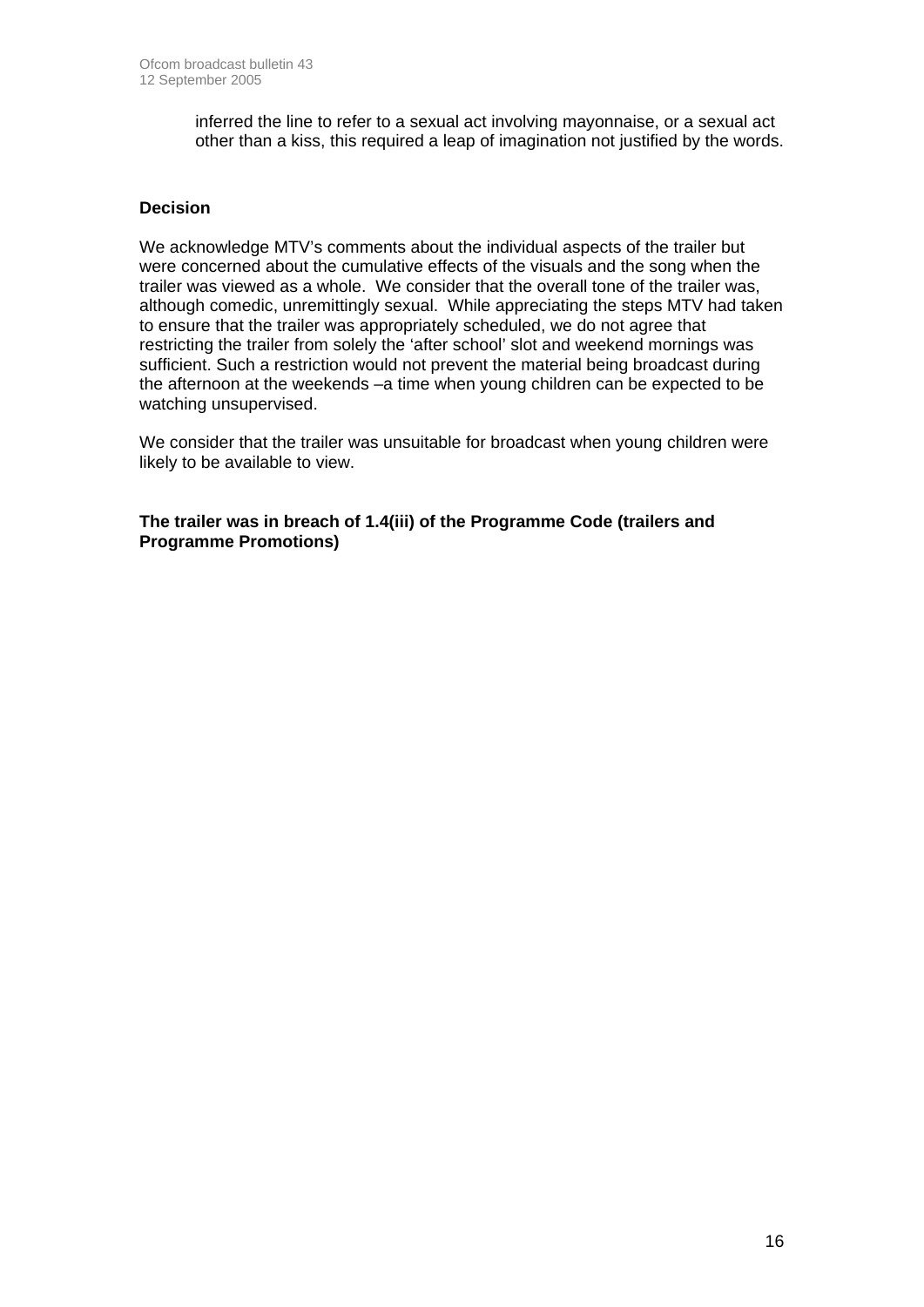# **Resolved**

**Yasmin** 

*Channel 4, 13 January 2005, 23:51*

#### **Introduction**

This drama explored what it means to be Asian, Muslim and British in the 21st century and following the attacks on America on 11 September 2001. It unfolds from the viewpoint of Yasmin - a confident and Westernised woman working in Britain while simultaneously trying to live within her own traditional culture. A viewer complained that a photo used in one scene, allegedly of the massacre of Palestinians by Israeli forces, was actually of the Halabja massacre of Kurdish people. She said that this was offensive to Kurdish people.

#### **Response**

Channel 4 said that the production company had recognised in post-production that the photo was not what the dialogue stated it to be, so the image was disguised for the theatrical release of the film. Unfortunately the same edit required in the television version, which was broadcast on Channel 4, was inadvertently overlooked.

The producer apologised to the complainant and confirmed that the error would be rectified for future transmissions and Channel 4 took immediate action to do so.

Channel 4 said that it had no intention of causing offence and had taken steps to rectify the mistake.

#### **Decision**

Following the detailed background research that the producers undertook for over a year, it is certainly regrettable that a photograph of the Halabja massacre came to be used as a prop in the drama.

Given that action had been taken to rectify the mistake for theatrical screenings, similar steps clearly should have been taken before the drama was broadcast on television. However, we accept that the photograph was shown extremely briefly and that the imagery was not explicit.

We welcome Channel 4's apology and action to obscure the image in any repeat of the broadcast version. In the circumstances, we consider the matter resolved.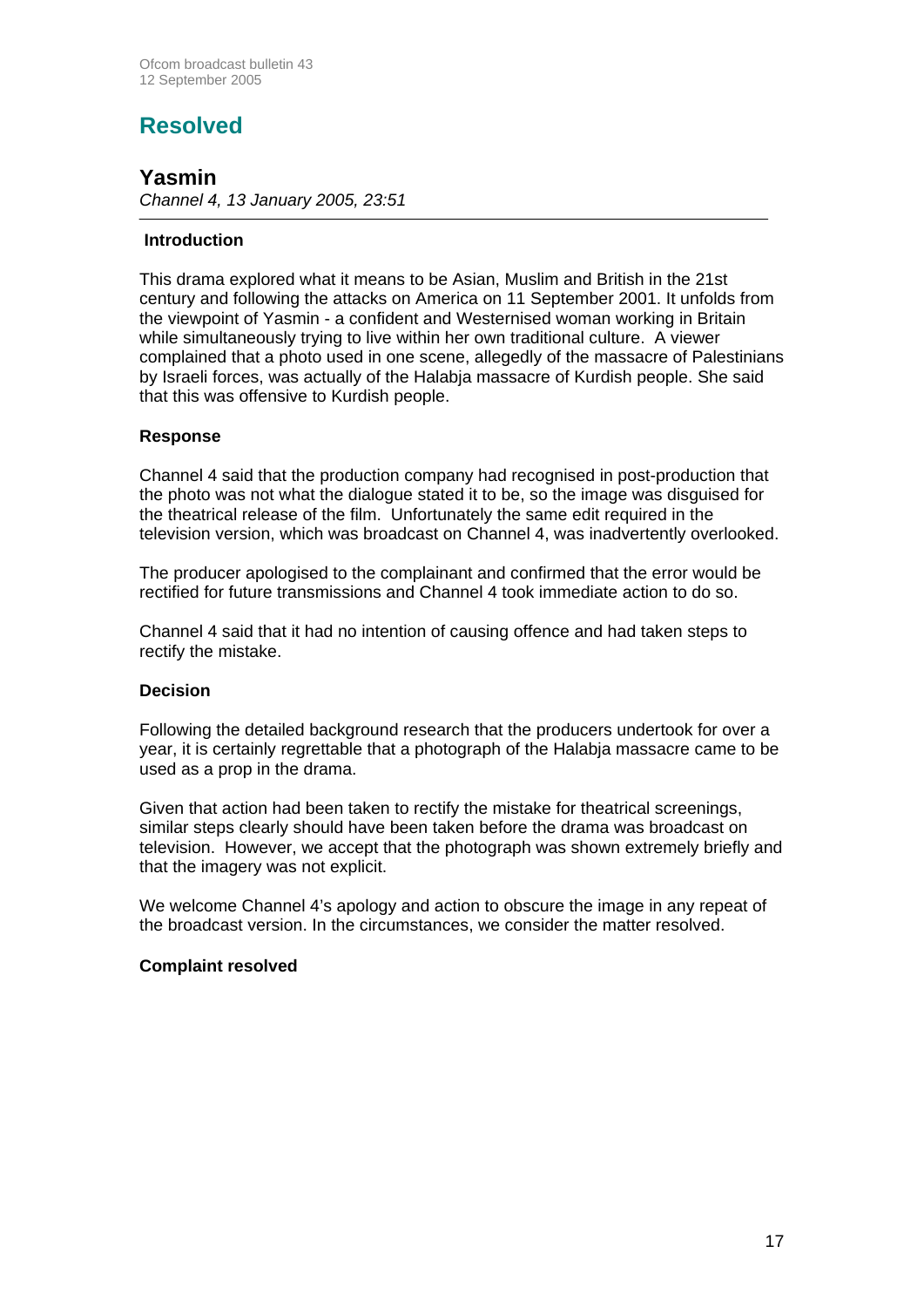# **Parklife trailer**

*Paramount Comedy, 26 July 2005, 16:00*

### **Introduction**

A viewer was concerned about a trailer for the channel which showed a young boy apparently using a blowpipe to subdue an old lady before stealing her handbag.

#### **Response**

The broadcaster explained that this was a live action continuity bumper created as part of its *Parklife* season. It was a light-hearted summer-themed series intended to subvert typical summer scenes in a quirky, cartoon fashion. The trailer presented a tongue-in-cheek situation, far removed from reality, and was not meant to be offensive.

However, in light of the reaction received from viewers, Paramount had decided to withdraw this particular ident.

#### **Decision**

We welcome the action taken by the channel and consider the matter resolved.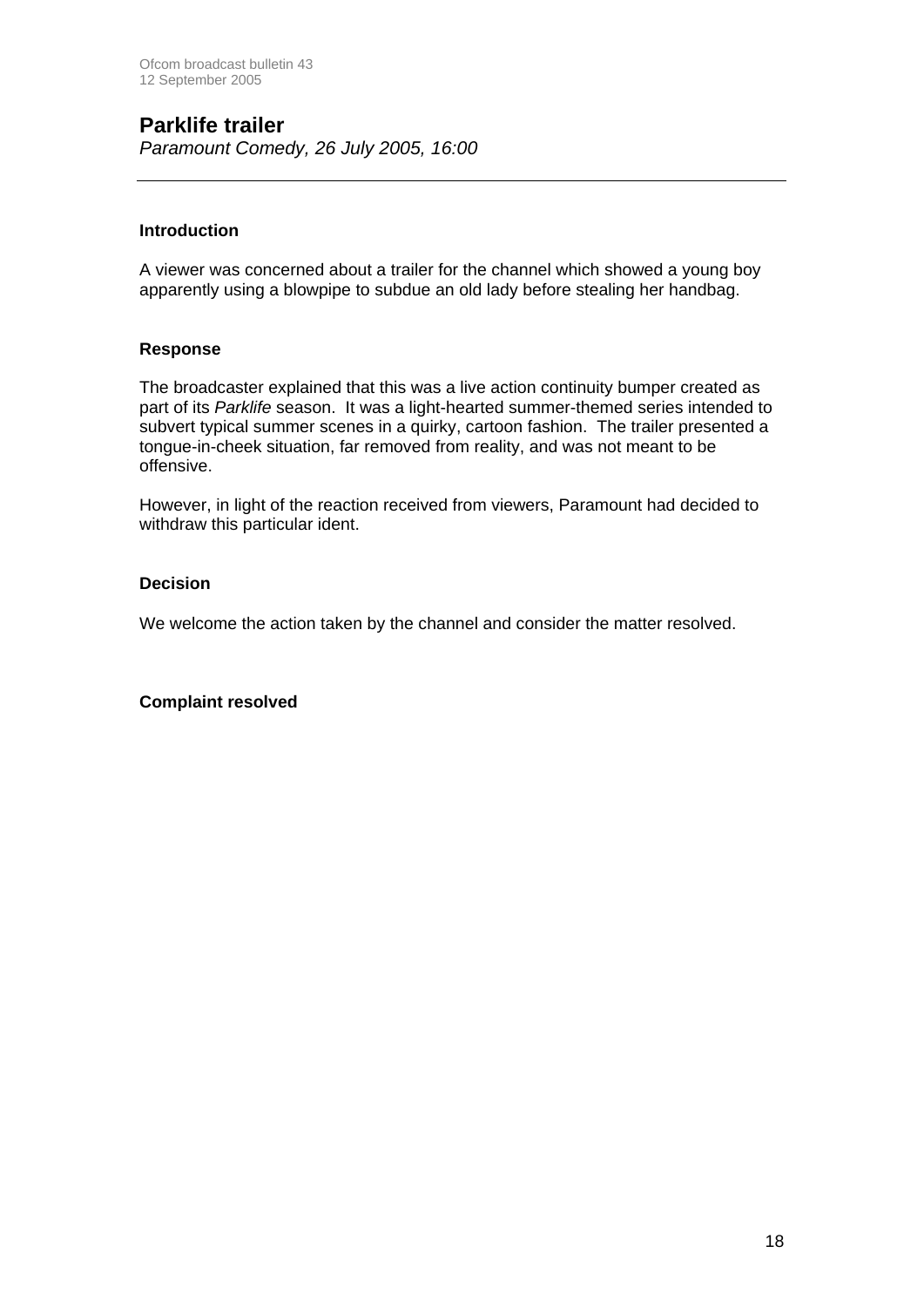# **Father of the Pride**

*Sky One, 6 & 27 March, 3 April 2005, 19:30*

#### **Introduction**

This new animation series started on Sunday 6 March 2005. Four viewers complained that the sexual content and innuendo in these editions was unsuitable for younger viewers. Three of these viewers also objected to the language used. Specific examples quoted by the complainants included *"bitch"* and *"pissed"*. Ofcom also noted further examples such as *"balls", "crap"* and *"slutty sister".* Two viewers said that the trailers for the series had led them to believe that this series was suitable for all the family.

#### **Response**

Sky explained that this series was based on the 'Siegfried & Roy' big cat shows in Las Vegas. The animation provided a humorous glimpse of the off-stage antics and family life of the performing lions and their friends. Its humour was similar to the *Shrek* movies, with a cheeky and edgy approach to comedy.

The broadcaster felt that the implied sexual references were common in this genre of family programming and were justified in this context, given their inexplicit nature. Sky considered that the language was defensible in the context of the story and not a frequent occurrence.

However, Sky agreed that, if the series were to be repeated, it would either be scheduled from 20:00 or, if it was scheduled at 19:30, further information would be provided for viewers in order to assist in avoiding or minimising any offence.

### **Decision**

Sky One's programming on a Sunday at this time attracts a broad audience, including children. In context and where appropriate, programmes may contain mildly offensive language or themes of a more adult nature, but this should not be a frequent occurrence and the treatment should be inexplicit.

The style of this new series would have attracted younger viewers, given its animated treatment of appealing animals - over 25% of the audience for the first episode comprised of children.

Parents, some having believed from trailers that the series was suitable for younger children, were understandably concerned to find that there were aspects of this animation that were questionable for younger viewers.

We welcome the fact that Sky has now addressed these concerns and will take adequate steps to signal the content when repeating the series. Given this action, we believe the issues have been satisfactorily dealt with and the matter is now resolved.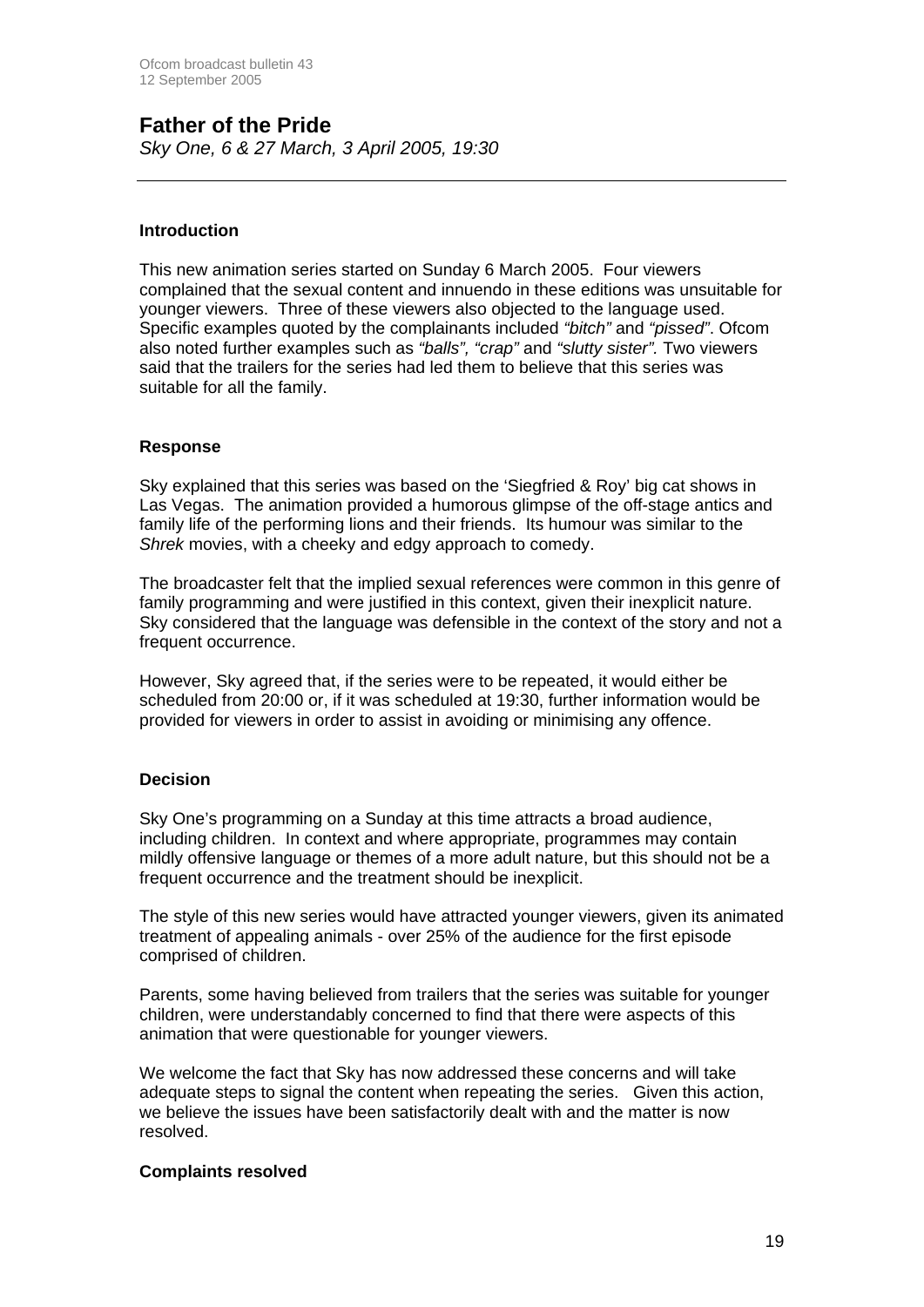# **Cruising**

*five, 4 June 2005, 23:20*

#### **Introduction**

This 1980 film starred Al Pacino as an undercover cop investigating a serial killer on the New York gay scene. A viewer complained about two virtually imperceptible clips of anal penetration. He believed that the BBFC (British Board of Film Classification) had required these scenes to be cut for the film to obtain an 18-rating.

#### **Response**

Five explained that this version had been transmitted in error. The scenes were so brief that they were imperceptible without freeze-framing and they had not been picked up when the film was received from the distributor. The broadcaster was aware that the BBFC had required edits but, on checking at normal viewing speed, these scenes had not been visible and it had been assumed that this was the edited version.

The broadcaster assured us that it would now be alert to the possibility that very brief cuts required by the BBFC should be checked thoroughly. Five was also looking at any other precautions that might reasonably be taken to prevent similar mistakes occurring in future.

#### **Decision**

Given the extreme brevity of the pictures, very few viewers would have been aware of these scenes if they had not watched the film using a frame-advance mechanism. However the Programme Code does advise broadcasters to use the BBFC video classifications as a guide when transmitting films. In this case, an unintentional error was made. Taking into account the broadcaster's actions, we consider that appropriate steps have been taken to avoid any similar occurrence.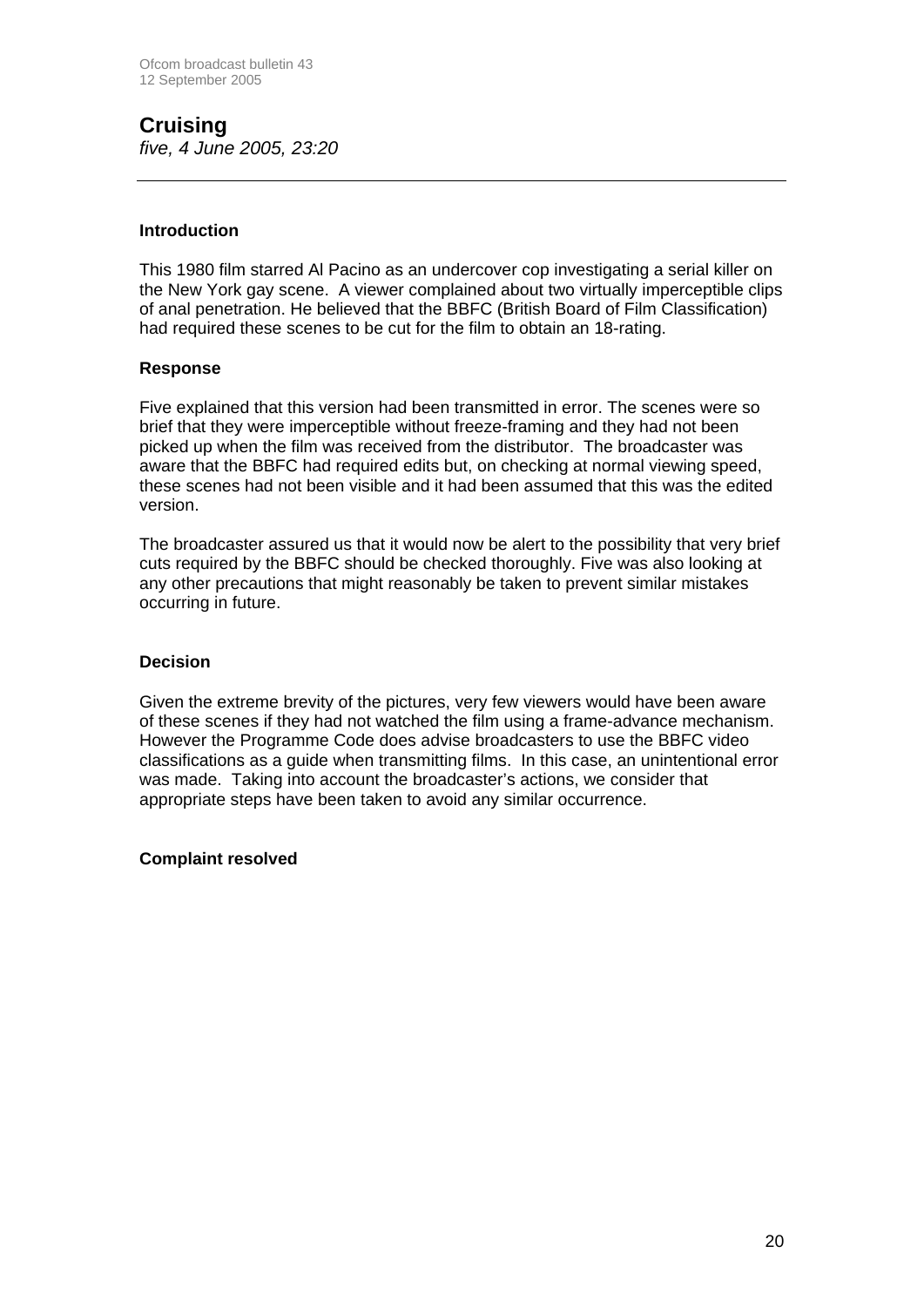### **Spin City**  *Paramount Comedy 11 June 2005, 16:00*

#### **Introduction**

A viewer complained that this programme contained the words "*bastard*" and "*bitch*" which were unsuitable for broadcast at a time when children could have been watching.

#### **Response**

The broadcaster apologised and said that it would usually edit both of these words out of daytime versions of programming, unless they were properly justified by the context. In this instance, the unedited post-watershed version was shown as a result of a system error. The broadcaster said that it had revised its processes to prevent a recurrence of the error.

#### **Decision**

The language complained of was unsuitable for broadcast in this context at that time of day. However, in view of the action taken by the broadcaster as a result of the complaint, we consider the matter resolved.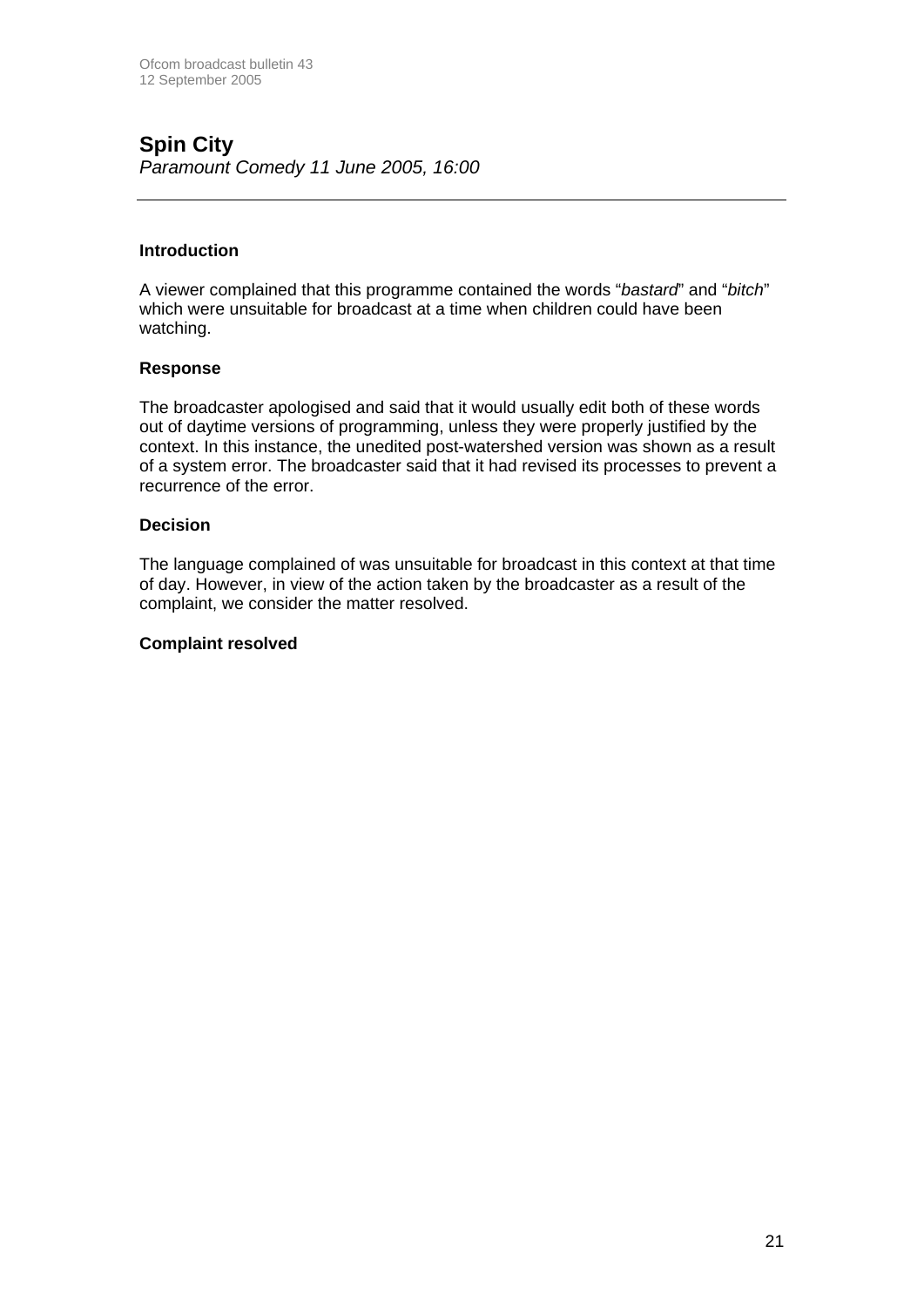### **Channel 4 News**  *Channel 4, 14 February 2005, 19:00*

### **Introduction**

A viewer complained that a graphic within the bulletin incorrectly stated that three animal rights protestors had been arrested at the Waterloo Cup, a hare-coursing event. Although there had been a correction given three days later, this erroneously stated that both animal rights protestors and coursing supporters had been arrested. The complainant pointed out that no animal rights protestors had been arrested.

### **Response**

Channel 4 said that a report in the bulletin had correctly stated that three arrests had been made at the Waterloo Cup. However later in the programme, as part of a roundup of news headlines, it was incorrectly stated that that three animal rights protestors had been arrested. This statement was broadcast inadvertently and had been caused by an incorrect reading of a wire copy by a producer.

Once alerted by a complaint to the fact that the reference to the arrests was incorrect, a Channel 4 News reporter spoke to the Duty Inspector in the Lancashire Police Control Room. The Duty Inspector stated that he did not have a note of the exact number arrested but that the people had been a "mixture of both pro-hunt and anti-hunt". As a result of this information from the police, a correction/clarification was made.

It now transpired that in fact no animal rights protestors were arrested at the time. However Channel 4 had acted in good faith by broadcasting the information received from the police, which was believed at the time to be a correct reflection of the position. After the lapse of time since the original broadcast, it was felt that another on-air correction would be disproportionate.

### **Decision**

We accept that Channel 4 broadcast the inaccuracy inadvertently. The news wire copy (which Channel 4 provided to us) was capable of being misread and, having been alerted to the problem, Channel 4 had taken responsible steps to verify the information. In these exceptional circumstances, we consider the matter resolved.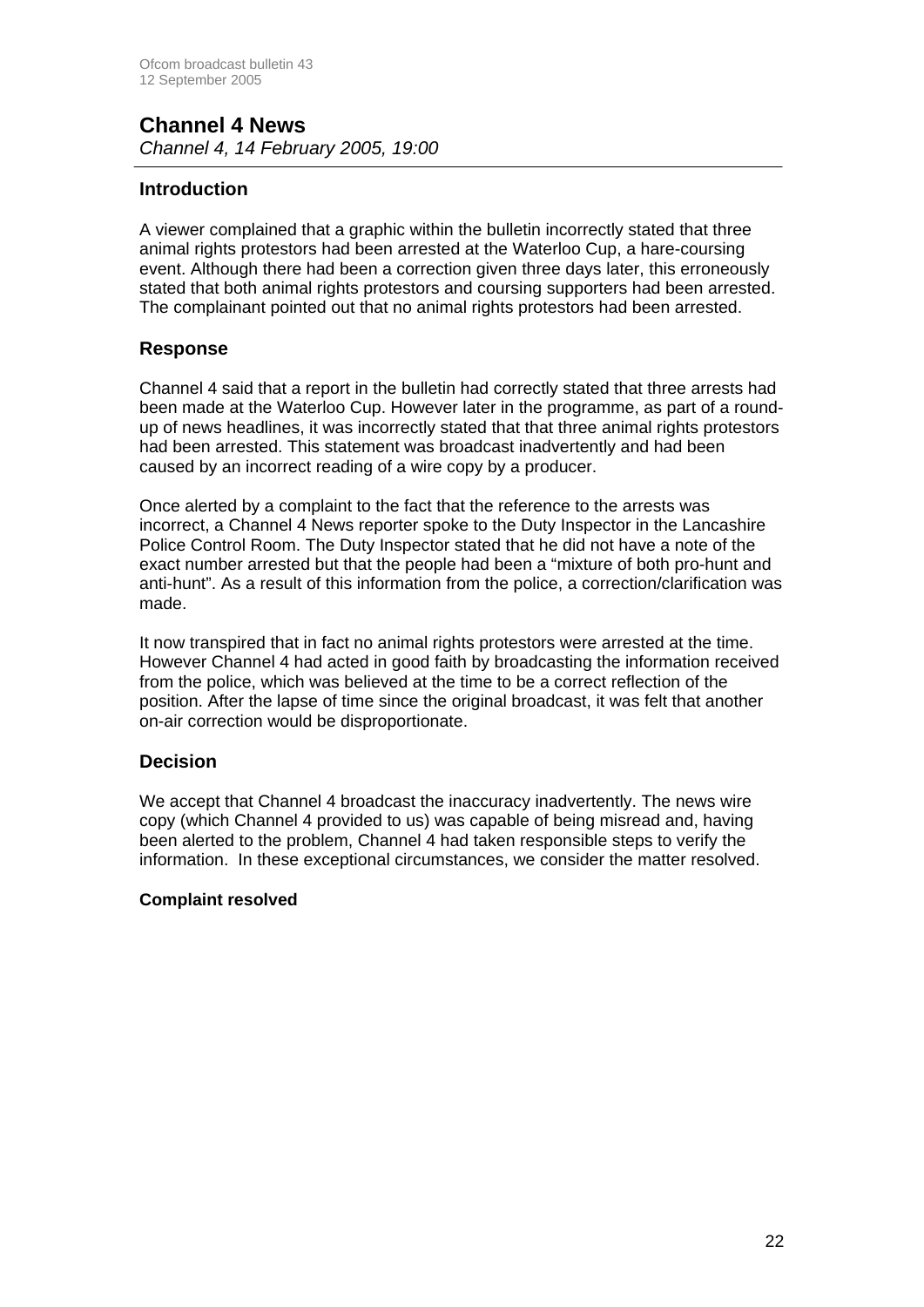# **Not in Breach**

**Least Haunted**  *BBC2 Wales, 1 April 2005, 21:00*

#### **Introduction**

This was a drama that took the form of a documentary/studio presentation programme purporting to explore matters related to the paranormal. On-location correspondents investigating 'haunted woods', a 'haunted house' and a 'séance' sent reports back to the studio. As the drama progressed a series of 'unnatural' things began to happen. These events eventually descended into chaos and, eventually one of the reporters appeared to have been killed 'live on TV' by a supernatural creature in the woods.

One viewer was offended by the programme's content, considering it disturbing and unnecessary. They believed no prior warning about the shocking nature of its content was given.

#### **Response**

The BBC said that the programme was trailed extensively and was described as a drama. The people in the 'studio' and 'on location' were actors, not reporters and there was no attempt to make the studio resemble a BBC Wales news or current affairs studio. The slot was one usually devoted to drama. Many viewers would also have been mindful of the date of transmission - April 1.

The programme was broadcast after the watershed. Things didn't turn seriously unpleasant, in dramatic terms, until close to the end. The relatively brief spell of intensity was brought to an end by a return to the studio, where the presenter remained calmly in control and gently chided anyone who might, even for a moment, have thought what they had seen was real.

#### **Decision**

The difficulty with a drama that purports to be a real factual programme is how it presents itself to the audience. Obviously in order for the programme to seem as real as possible, it is difficult to give any announcement at the start which might 'give the game away'. However there is also a possibility that some viewers might be at risk from being taken in by the story, believing it to be real. In order to assess whether the BBC had managed to balance this difficult equation we looked at a number of factors.

It was clear that this programme was publicised as a drama and was broadcast postwatershed in a slot that is usually reserved for dramas. The programme did not use the kind of studio set that is familiar to viewers of BBC2 Wales. The 'presenters' and 'reporters' were actors, not regular BBC Wales' personnel known for presenting factual programmes.

We believed, therefore that there were sufficient 'clues' that the play was fictional. As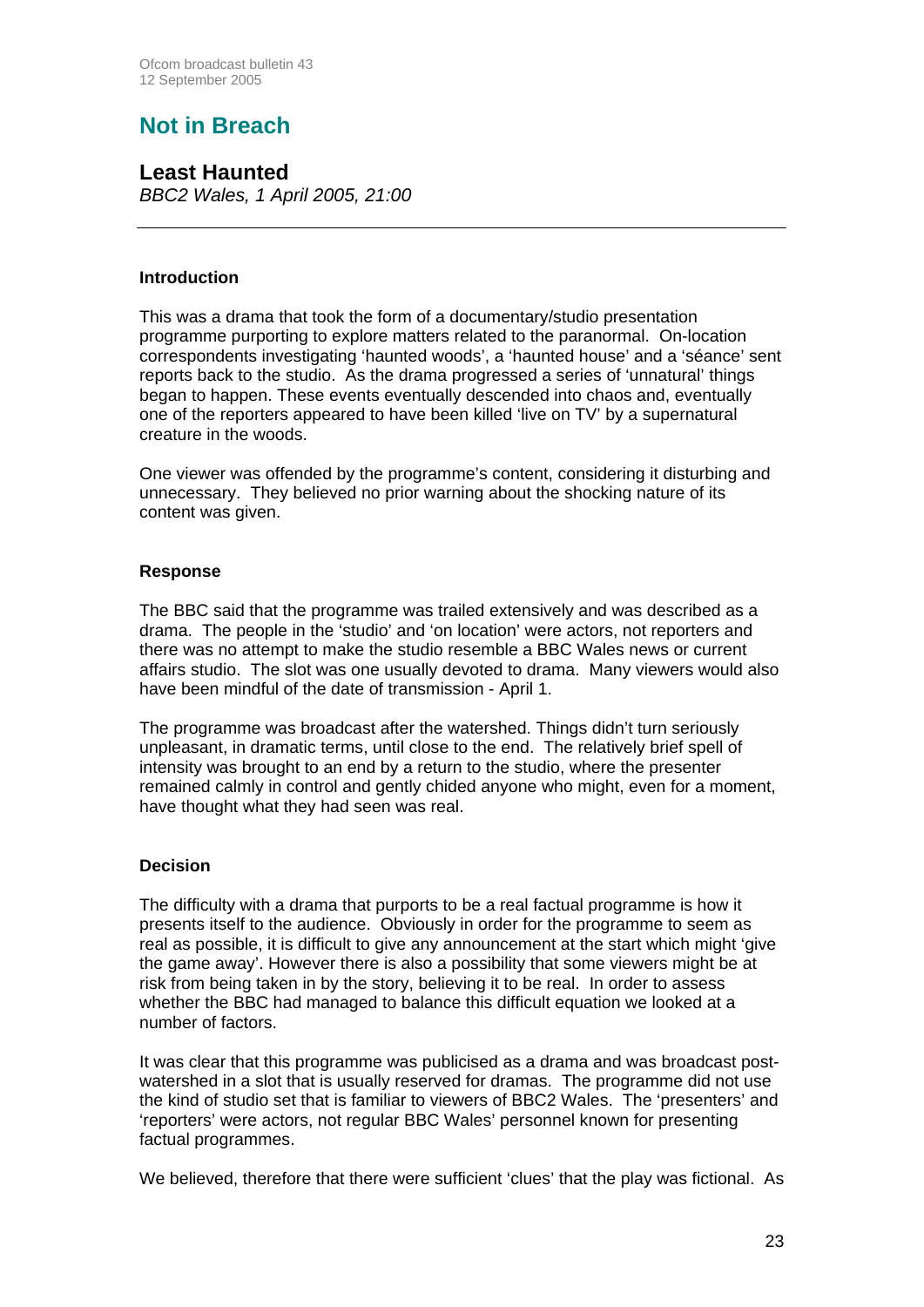far as the final scenes were concerned, in which a 'reporter' was attacked in the woods, while possibly harrowing for some viewers, we do not believe they went beyond the general expectations of an audience watching a post-watershed drama.

### **The programme was not in contravention of the Code**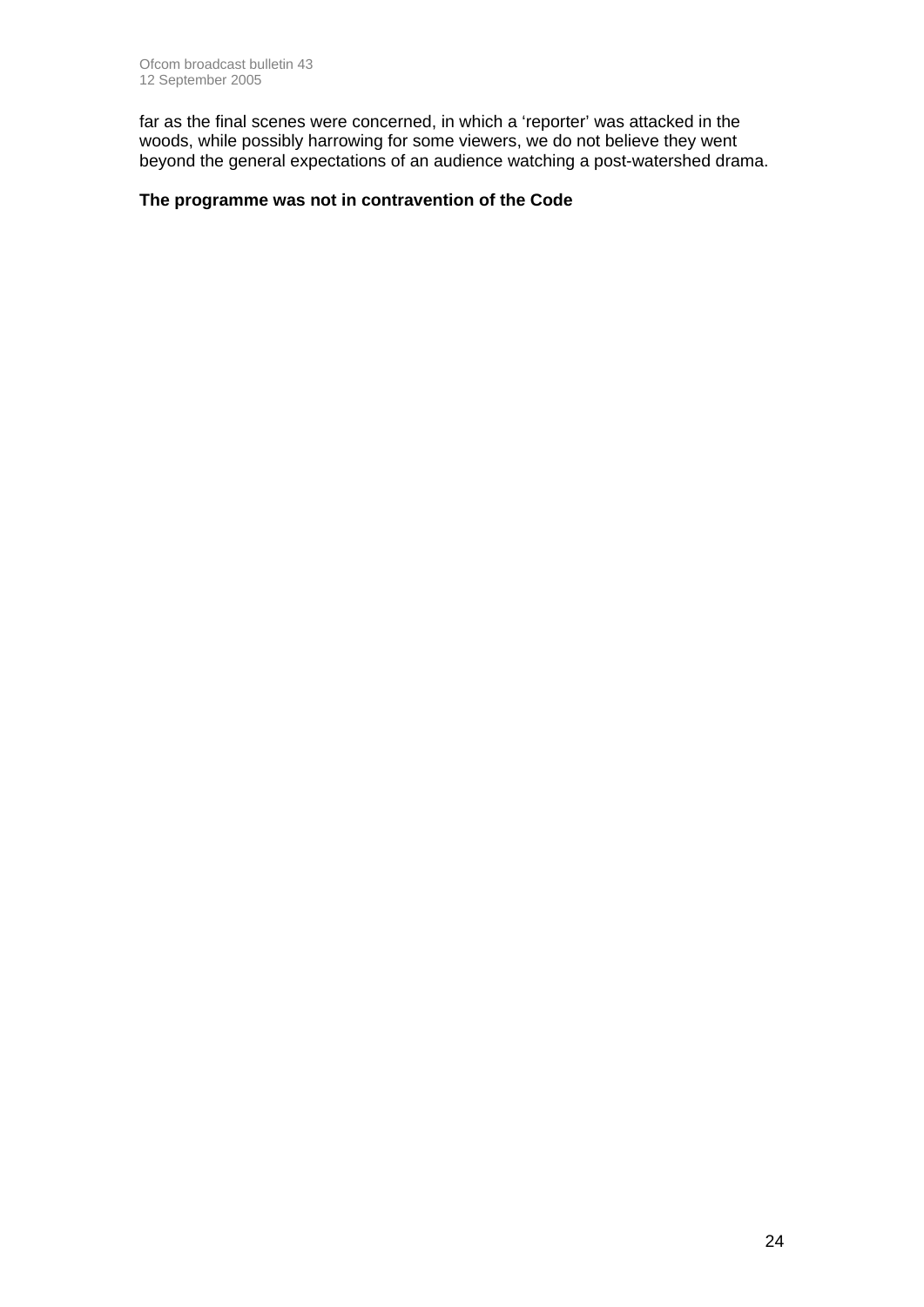# **Fairness and Privacy Cases**

Where a complaint is not upheld there is only a note of the outcome. For a copy of a full adjudication, whether the complaint is upheld or not, go to Ofcom's website at www.ofcom.org.uk/bulletins/ or send a stamped addressed envelope to: Ofcom, Riverside House, 2a Southwark Bridge Road, London SE1 9HA.

# **Upheld in part**

### **Complaint by Mr Jon Sheldon**

*Kid Gang, Five, 3 February 2004* 

Ofcom has upheld a complaint of infringement of privacy from Mr Sheldon about *Kid Gang*, a fly on the wall documentary made by Shine productions for Five which observed a group of North London teenagers over their summer holiday. The programme examined the group's dynamics, relationships and behaviour. During the course of filming the programme-makers recorded an incident that involved a fight at a skate park. The complainant, Mr Jon Sheldon, was shown trying to defuse the situation and dissuade the boys from fighting.

Mr Sheldon complained that he was filmed without his permission and the footage was included in the programme without his consent, despite making it clear to the programme-makers that he did not wish to take part in the programme.

Ofcom's Fairness Committee considered that although the incident happened in a public place, the circumstances were such that Mr Sheldon had a reasonable expectation of privacy and that filming the incident without his permission amounted to an infringement of his privacy in the making of the programme. However, the Committee accepted Five's submission that it had not been possible to seek Mr Sheldon's permission prior to the incident, because of its sudden violent nature. In these circumstances the infringement of Mr Sheldon's privacy when obtaining the footage was warranted. This part of the complaint was not upheld.

With regard to the programme as broadcast, the Committee considered that Mr Sheldon's actions and words, which were specifically directed at the boys, were not sufficiently in the public domain to justify being included in the programme without the programme-makers first seeking his consent to broadcast the footage. The Committee considered that it should have been sufficiently clear to the programmemakers from Mr Sheldon's words and actions that he did not want to be included in the programme. The Committee therefore found that Mr Sheldon's privacy was infringed in the programme as broadcast. Further, the Committee was not satisfied that the public interest in examining the lives of young people, their behaviour, social interaction, and the role of authority was, on balance, sufficient to warrant this infringement of Mr Sheldon's privacy. This part of the complaint was upheld.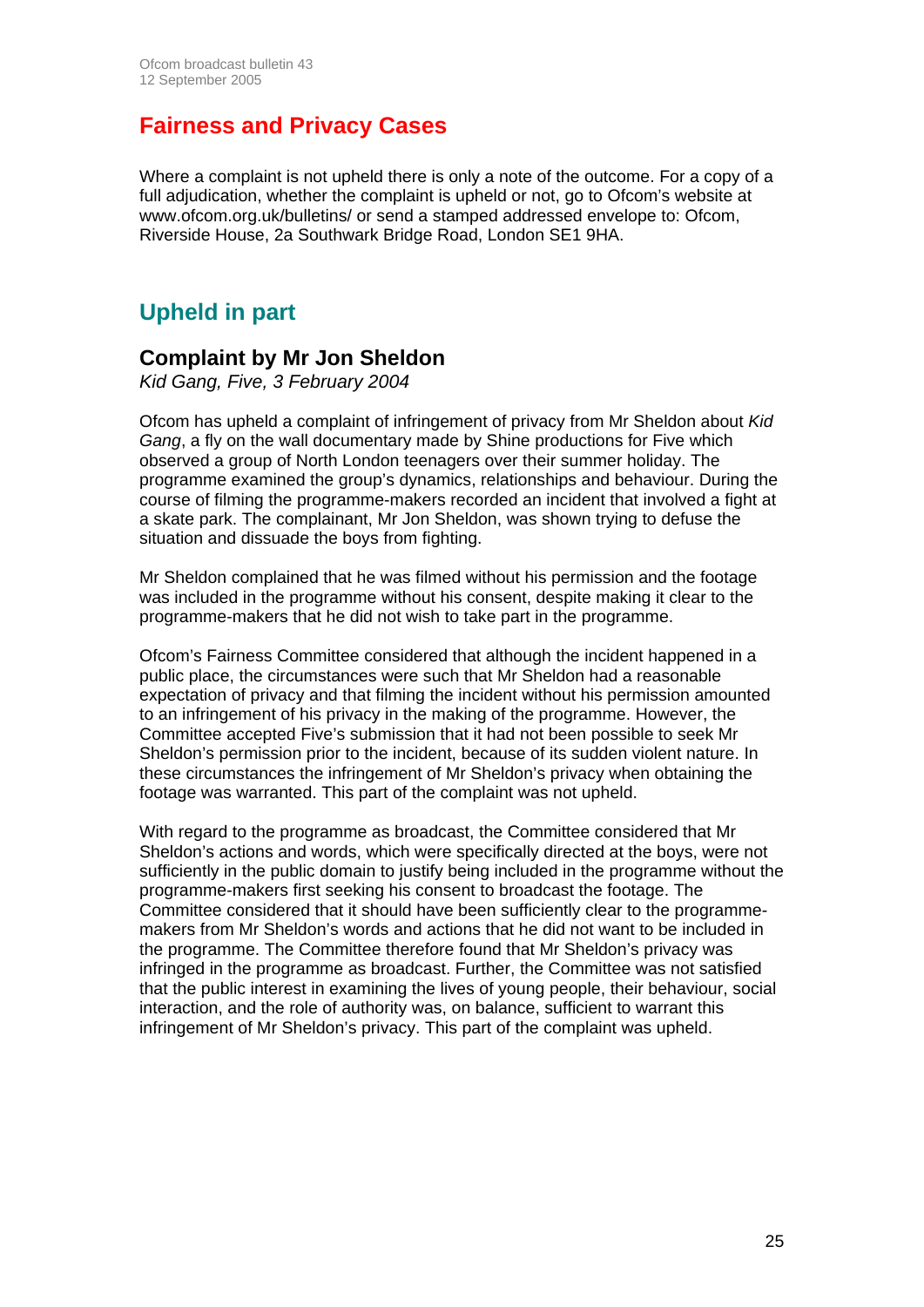### **Other programmes not in breach/out of remit 10 August – 23 August**

| Programme                              | <b>Trans Date</b>        | <b>Channel</b>   | Category            | No of          |
|----------------------------------------|--------------------------|------------------|---------------------|----------------|
|                                        |                          |                  |                     | complaints     |
|                                        |                          |                  |                     |                |
| 8 Out of 10 Cats                       | 15/07/2005               | Channel 4        | Offence             | 1              |
|                                        |                          | Satellite &      |                     |                |
| <b>Arab News Network</b><br>Asianet    | 17/05/2005<br>07/08/2005 | Cable<br>Asianet | Offence<br>Offence  | 1<br>1         |
| <b>Bad Lads Army</b>                   | 04/08/2005               | ITV1             | Offence             | $\overline{2}$ |
| <b>Bad Lads Army</b>                   | 11/08/2005               | ITV1             | Language            | 1              |
| <b>BBC Breakfast News</b>              | 08/08/2005               | BBC1             | Offence             | $\mathbf 1$    |
| <b>BBC News</b>                        | 14/07/2005               | BBC1             | Offence             | 1              |
| <b>BBC Radio 5 Live</b>                | 21/08/2005               | BBC1             | Misleading          | $\mathbf 1$    |
| <b>BBC Radio Scotland</b>              | 20/07/2005               | BBC1             | Offence             | 3              |
| <b>Beverly Hills Cop</b>               | 18/06/2005               | ITV1             | Scheduling          | $\mathbf 1$    |
| Big Brother 6                          | 12/08/2005               | Channel 4        | Offence             | 3              |
| <b>Big Daddy</b>                       | 02/05/2005               | BBC1             | Offence             | 1              |
| Big Game TV                            | 11/08/2005               | ITV2             | Offence             | 1              |
| <b>Blue Peter</b>                      | 05/08/2005               | BBC1             | Offence             | 1              |
| <b>Brainteaser</b>                     | 01/08/2005               | Five             | Offence             | 1              |
| <b>Britain's Worst Neighbour</b>       | 14/08/2005               | Five             | Offence             | 1              |
| <b>Capital FM</b>                      | 18/08/2005               | Capital FM       | Offence             | 1              |
| Cash in the Attic                      | 12/08/2005               | BBC1             | Language            | $\mathbf{1}$   |
| Cathouse                               | 03/08/2005               | Five             | Offence             | 1              |
| <b>Channel 4 News</b>                  | 05/08/2005               | Channel 4        | Offence             | 1              |
| <b>Channel 4 News</b>                  | 08/08/2005               | Channel 4        | Offence             | 1              |
| Channel U                              | 30/06/2005               | Channel U        | Offence             | $\mathbf{1}$   |
| Channel U                              | 23/07/2005               | Channel U        | Offence             | 1              |
| <b>Coronation Street</b>               | 18/07/2005               | ITV1             | Offence             | 1              |
| <b>Coronation Street</b>               | 25/07/2005               | ITV1             | Offence             | 1              |
| <b>Coronation Street</b>               | 05/08/2005               | ITV1             | Offence             | 1              |
| <b>Coronation Street</b>               | 01/08/2005               | ITV1             | Violence            | 1              |
| <b>Coronation Street</b>               | 15/08/2005               | ITV1             | Offence             | 1              |
| <b>Coronation Street</b>               | 19/08/2005               | ITV1             | Offence             | 1              |
| Dispatches                             | 25/07/2005               | Channel 4        | Impartiality        | 1              |
| Dispatches                             | 08/08/2005               | Channel 4        | Offence             | 1              |
| <b>Dispatches: Supermarket Secrets</b> | 28/07/2005               | Channel 4        | Misleading          | 1              |
| Dispatches: Supermarket Secrets        | 01/08/2005               | Channel 4        | Offence             | 1              |
| Don't Panic, I'm Islamic               | 19/06/2005               | BBC <sub>2</sub> | Offence             | $\mathbf{1}$   |
| Dream Team                             | 20/11/2004               | Sky One          | Sexual<br>Portrayal | 1              |
| Eastenders                             | 12/08/2005               | BBC1             | Offence             | 1              |
| Eurotrash                              | 01/08/2005               | Channel 4        | Offence             | $\mathbf{1}$   |
| <b>Extras</b>                          | 11/08/2005               | BBC <sub>2</sub> | Offence             | 1              |
| Feather Boy                            | 01/08/2005               | BBC <sub>2</sub> | Offence             | 1              |
|                                        |                          |                  | Religious           |                |
| <b>Five News</b>                       | 18/08/2005               | Five             | Offence             | 1              |
| Fox News                               | 05/07/2005               | Fox News         | Offence             | 1              |
| <b>GMTV</b>                            | 17/08/2005               | ITV1             | Offence             | 1              |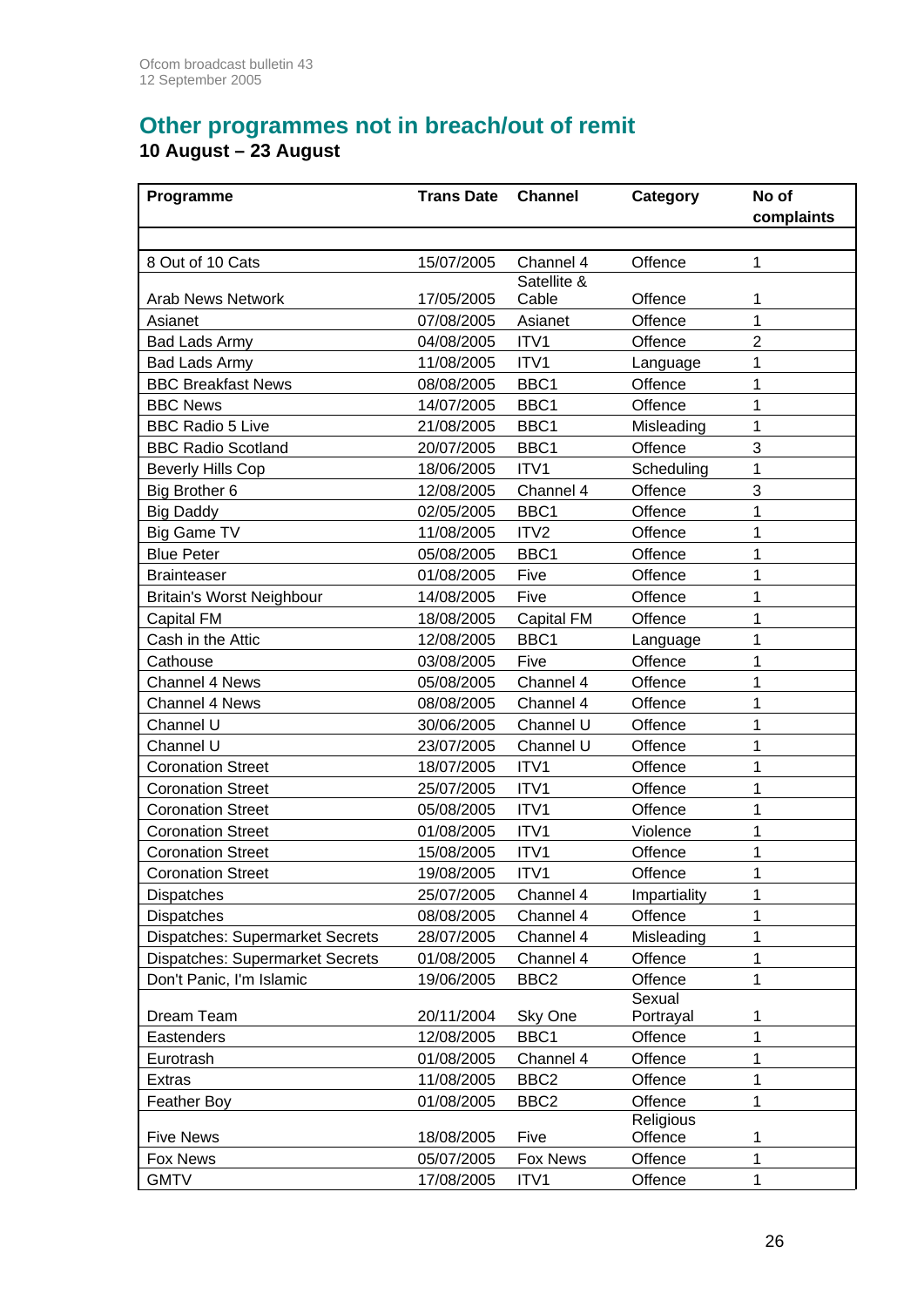| <b>GMTV</b>                     | 19/08/2005 | ITV1                          | Offence              | 1              |
|---------------------------------|------------|-------------------------------|----------------------|----------------|
| Grumpy Old Men                  | 27/05/2005 | BBC <sub>2</sub>              | Offence              | 1              |
| Hollyoaks                       | 10/08/2005 | Channel 4                     | Offence              | 1              |
| Hollyoaks                       | 12/08/2005 | Channel 4                     | Offence              | $\overline{2}$ |
| <b>ITV News</b>                 | 03/08/2005 | ITV1                          | Offence              | 1              |
| <b>ITV News</b>                 | 17/08/2005 | ITV1                          | Accuracy             | $\mathbf 1$    |
| <b>ITV News</b>                 | 18/08/2005 | <b>ITV News</b>               | Offence              | $\mathbf 1$    |
| <b>ITV News</b>                 | 19/08/2005 | ITV1                          | Offence              | $\mathbf 1$    |
| <b>ITV News</b>                 | 22/08/2005 | ITV1                          | Offence              | $\mathbf 1$    |
| <b>ITV West News</b>            | 11/07/2005 | <b>ITV</b>                    | Other                | 1              |
| Jack Dee Live at the Apollo     | 19/08/2005 | BBC1                          | Offence              | $\mathbf 1$    |
|                                 |            |                               | Religious            |                |
| Jerry Springer - The Opera      | 08/01/2005 | BBC <sub>2</sub>              | Offence              | $\overline{2}$ |
| Journeys From the Centre of the |            |                               | Religious            |                |
| Earth                           | 30/07/2005 | BBC <sub>2</sub>              | Offence              | 1              |
| Kerrang Radio                   | 03/08/2005 | Kerrang!                      | Offence              | $\mathbf 1$    |
| Key 103 Radio                   | 07/08/2005 | <b>Key 103</b>                | Offence              | $\mathbf 1$    |
| Murder Investigation Team       | 25/07/2005 | ITV1                          | Offence              | 1              |
| My Family                       | 03/08/2005 | <b>UK Gold</b>                | Offence              | $\mathbf 1$    |
| <b>Mythbusters</b>              | 01/08/2005 | <b>Discovery</b>              | Offence              | $\mathbf{1}$   |
| Newsnight                       | 01/08/2005 | BBC1                          | Impartiality         | 1              |
| <b>Property People</b>          | 31/07/2005 | BBC <sub>2</sub>              | Language             | 1              |
| Quiz TV                         | 04/08/2005 | Quiz TV                       | Offence              | $\mathbf 1$    |
| Quiz TV                         | 05/08/2005 | Quiz TV                       | Offence              | $\mathbf{1}$   |
|                                 |            | Satellite &                   |                      |                |
| Quiz TV                         | 16/08/2005 | Cable                         | Misleading           | 1              |
| Quiz TV                         | 22/08/2005 | Quiz TV<br><b>BBC Radio 5</b> | Offence              | $\mathbf{1}$   |
| Radio 5 Live-Sports Coverage    | 21/08/2005 | Live                          | Religious<br>Offence | 1              |
| Record of the Year 2004         | 04/12/2004 | ITV1                          | Misleading           | 1              |
|                                 |            | <b>Redstone FM</b>            |                      |                |
| Redstone FM 87.7                | 06/07/2005 | 87.7                          | Language             | 1              |
| Richard and Judy                | 04/03/2005 | Channel 4                     | Offence              | $\mathbf 1$    |
| Sad To Be Gay                   | 09/08/2005 | BBC <sub>2</sub>              | Offence              | $\overline{2}$ |
|                                 |            | Satellite &                   |                      |                |
| Scrubs                          | 28/07/2005 | Cable                         | Language             | 1              |
| Signal 1                        | 17/08/2005 | Signal 1                      | Misleading           | $\mathbf{1}$   |
| <b>Silent Witness</b>           | 15/08/2005 | BBC1                          | Offence              | 1              |
| <b>Sky News</b>                 | 06/04/2005 | <b>Sky News</b>               | Impartiality         | $\mathbf 1$    |
| <b>Sky News</b>                 | 22/07/2005 | <b>Sky News</b>               | Accuracy             | 1              |
| <b>Sky News</b>                 | 29/07/2005 | <b>Sky News</b>               | Offence              | 1              |
| <b>Sky News</b>                 | 05/08/2005 | <b>Sky News</b>               | Offence              | 1              |
| <b>Sky Sports</b>               | 08/08/2005 | <b>Sky Sports</b>             | Offence              | $\mathbf 1$    |
|                                 |            |                               | Sexual               |                |
| South Park                      | 30/07/2005 | Paramount                     | Portrayal            | 1              |
| T4                              | 16/08/2005 | Channel 4                     | Offence              | $\overline{c}$ |
| Talksport                       | 27/07/2005 | Talksport                     | Offence              | 1              |
| Talksport                       | 08/08/2005 | Talksport                     | Misleading           | 1              |
|                                 |            |                               | Religious<br>Offence | 1              |
| Talksport                       | 05/08/2005 | Talksport                     |                      | $\mathbf 1$    |
| <b>Tasamin's Weekends</b>       | 31/07/2005 | <b>UKTV Food</b>              | Offence              | 1              |
| The Apprentice                  | 15/02/2005 | BBC <sub>2</sub>              | Language             |                |
| The Apprentice                  | 03/08/2005 | BBC <sub>2</sub>              | Offence              | 1              |